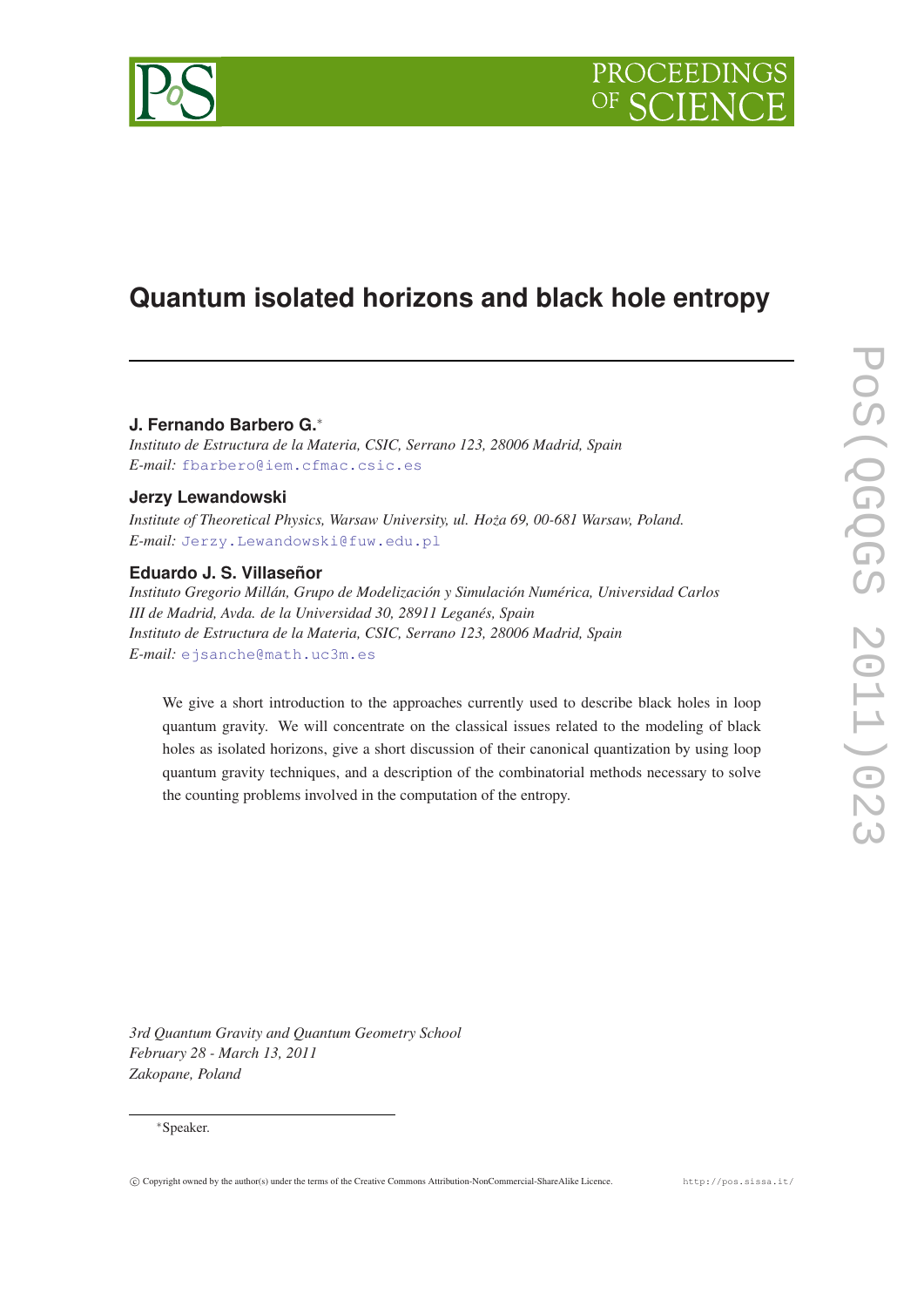# 1. Introduction

One of the main motivations of any quantum gravity theory is to gain an understanding of the quantum behavior of black holes (BH's), explain in fundamental terms the origin of their entropy and discuss other quantum phenomena such as Hawking radiation. Both string inspired models and loop quantum gravity (LQG) can be used to model quantum (or semiclassical) black holes, describe the microscopic degrees of freedom responsible for their entropy and explain the proportionality between entropy and area (the Bekenstein-Hawking law).

In the string theory side the pioneering work of Strominger and Vafa [[1](#page-25-0)] showed that, in the case of extremal black holes carrying certain types of charges, the statistical entropy can be obtained by counting microscopic BPS states corresponding to the same charges. For large values of the charges the horizon area of the black hole and the number of microstates are proportional and the constant of proportionality is, precisely, 1/4 (in geometric units) in perfect agreement with the area law. For other non-extremal black holes the complementarity principle of Horowitz and Polchinski [[2](#page-25-0)] explains the proportionality between area and entropy though it does not say anything with regard to the proportionality constant. These days a lot of attention [[3](#page-25-0)] is being payed to precision studies and the comparison of subleading contributions to the statistical entropy for large areas with the generalizations of the Bekenstein-Hawking law suggested by Wald [\[4,](#page-25-0) [5\]](#page-25-0).

A somewhat parallel development has taken place in the loop quantum gravity approach to the study of quantum black holes. The first attempts in this direction go back to the work of Smolin [[6](#page-25-0)] where he suggested to model quantum black holes as inner spacetime boundaries and highlighted the role of Chern-Simons theory to understand the quantization of the horizon degrees of freedom. Other interesting suggestions by Krasnov and Rovelli followed soon after [\[7,](#page-25-0) [8](#page-25-0), [9,](#page-25-0) [10\]](#page-25-0). A synthesis of the foregoing ideas and the development of the modeling of BH's in LQG by using isolated horizons appears in [[11,](#page-25-0) [12](#page-25-0)]. The starting point of this approach is the Ashtekar Hamiltonian formulation of spacetimes with isolated horizons as inner boundaries [\[13\]](#page-25-0). By quantizing the resulting model in a Hilbert space obtained by tensoring a Chern-Simons boundary Hilbert space and a standard LQG bulk Hilbert space, it is possible to address the problem of describing the statistical BH entropy in LQG. A practical rephrasing of the combinatorial problem associated with the computation of the entropy was given by Domagała and Lewandowski [\[14](#page-26-0)]. They also pointed out that all the quantum area states must be taken into account to get the quantum horizon entropy and not only the lowest excitations, as had been stated in [[12\]](#page-25-0) and considered true for several years. Their result affected the value of the quantum of area predicted by LQG. That value was calculated by Meissner [[15\]](#page-26-0) as well as and the asymptotic behavior of the statistical entropy as a function of the area leading to the Bekenstein-Hawking law.

The era of precision counting in LQG was ushered by Corichi, Díaz Polo and F.-Borja in [\[16](#page-26-0), [17](#page-26-0)]. Their main discovery was an effective quantization of the black hole entropy for small areas. Despite the fact that the area spectrum in LQG has a complicated structure (and, in particular, is not equally spaced) the statistical entropy shows a staircase structure with regular steps of constant area width. The first attempts to use combinatorial methods to explain this behavior of the entropy –in a somewhat simplified setting– appear in the works of Sahlmann [\[18](#page-26-0), [19\]](#page-26-0) where, in particular, he explored the use of generating functions. In fact, the combinatorial problems are such that it is possible to solve them *exactly* by using number theoretic methods [[20\]](#page-26-0), generating functions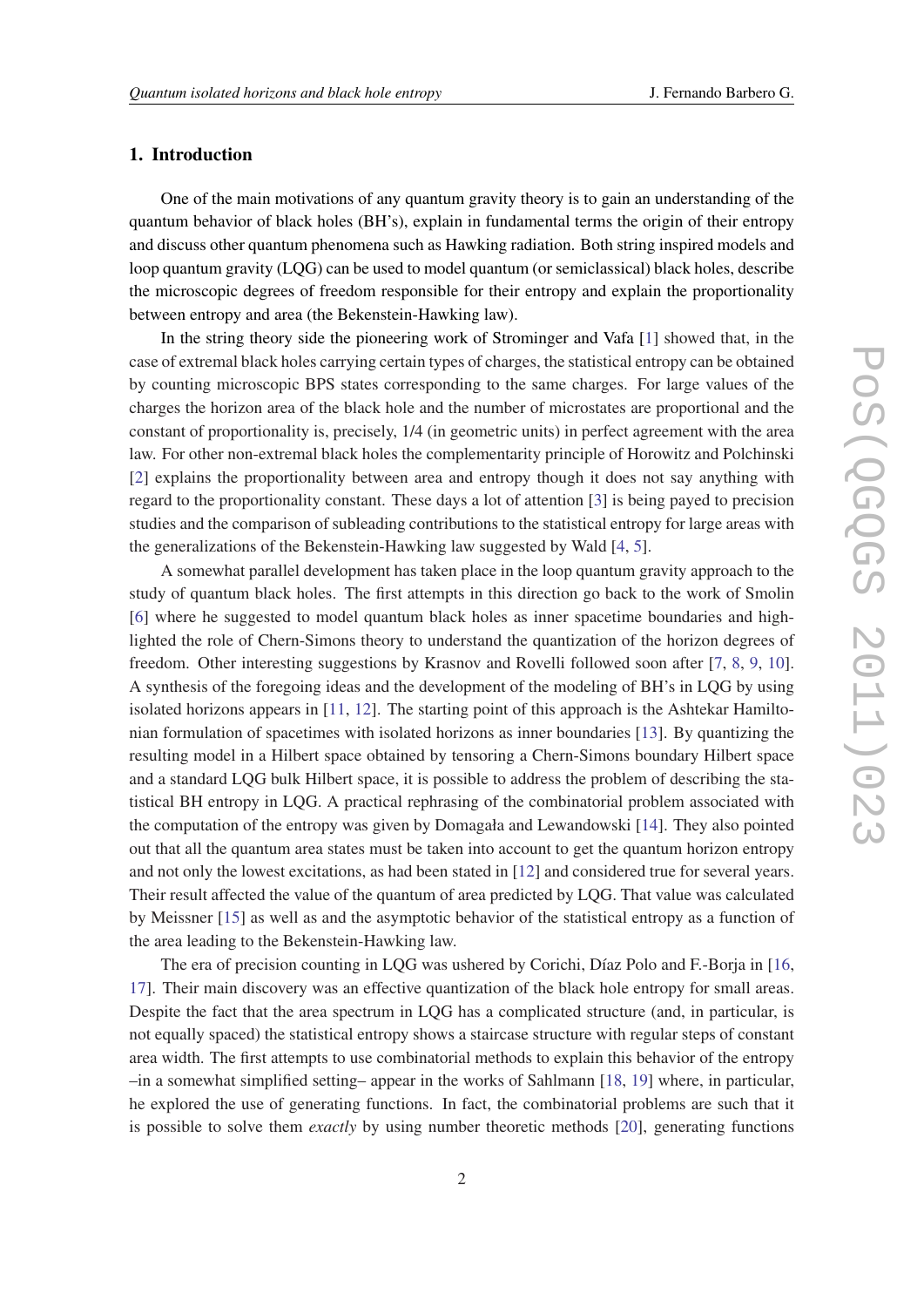[[21\]](#page-26-0), group theory methods, Laplace transforms and other related ideas. A detailed account of this approaches can be found in [[22\]](#page-26-0). The very existence of the staircase behavior of the entropy and its eventual disappearance in the large area limit can also be studied by using the same ideas [[23\]](#page-26-0). An important part of the present paper will be devoted to describe them. An interesting side result of the previous framework is the possibility of obtaining the exact partition functions (in the so called area canonical ensemble). By using them it is straightforward to obtain the "true" (thermodynamic) entropy (as opposed to the statistical or counting entropy) and its asymptotic behavior as a function of the area [\[24](#page-26-0)]. The fact that the subleading corrections of the statistical and thermodynamical entropies differ may be important to understand the stability of black holes. This is so because the overall stability of thermal systems is associated to the concavity of the entropy.

To end this introduction we would like to mention the recent development of an explicit *SU*(2) formulation [\[25](#page-26-0), [26](#page-26-0), [27\]](#page-26-0) that relies on covariant Hamiltonian methods and avoids the partial gauge fixing of the standard approach [[11,](#page-25-0) [12\]](#page-25-0). This recent work puts in a rigorous footing some older proposals by Smolin [\[6\]](#page-25-0), Krasnov [\[28](#page-26-0)], and Kaul and Majumdar [\[29](#page-26-0), [30](#page-26-0)] where the authors suggested that the quantum black hole degrees of freedom could be described with the help of a *SU*(2) Chern-Simons theory. An important difference between these two points of view concerns the treatment of the quantum boundary conditions.

The combinatorial problems that have to be solved to compute the entropy differ in some details but can be dealt with by the aforementioned methods. This difference percolates to the physics described by each model, in particular with regard to the subdominant contributions to the asymptotic behavior of the entropy as a function of the area.

### 2. Weakly isolated horizons and canonical gravity

#### 2.1 Non-expanding and weakly isolated horizons

Consider a 4-dimensional spacetime  $(M, g)$ , where *M* is a 4-manifold and *g* is a Lorentzian metric tensor with signature  $(-,+,+,+)$ . A 3-dimensional hypersurface  $N \subset M$  is called a *null surface*, whenever the pullback<sup>1</sup>  $g^{(\mathcal{N})}$  of the spacetime metric onto  $\mathcal N$  is degenerate. This means that at every point of  $\mathcal N$  there exists a non-zero vector  $\ell$  tangent to  $\mathcal N$  and such that

$$
\ell^a g_{ab}^{(\mathcal{N})} X^b = 0,
$$

for every vector X tangent to N. Being normal to N the vector field  $\ell$  is twist free. It is generally true that the curves tangent to the degenerate directions of *g* are (unparametrized) null geodesics in *M* (see, for example, [\[31](#page-26-0)]). Under mild topological conditions [[31\]](#page-26-0) (natural from a physical point of view) the null 3-surface can be thought of as the world-3-surface of a 2-dimensional spacelike surface *S* each point of which travels in *M* at the "speed of light" in the direction orthogonal to *S*. A spacelike section  $\tilde{S}$  of  $\mathcal N$  can be thought of as an embedding of the abstract 2-surface *S* corresponding to a given instant of time. Suppose that the 2-surface *S* is a sphere and its embedding  $\tilde{S}$  is the boundary of a region of *M* diffeomorphic to a space-like 3-ball. Then, the null world-3surface  $\mathcal N$  is a history of a 2-surface *S* blowing up or shrinking at the speed of light. In general, the 2-metric induced on *S* depends on the embedding  $\tilde{S}$ .

<sup>&</sup>lt;sup>1</sup>Throughout this paper, given an arbitrary covariant tensor  $T$  in an arbitrary manifold  $M$  and an arbitrary submanifold *N*, the pullback of *T* to *N* via the embedding  $N \hookrightarrow M$  will be denoted by  $T^{(N)}$ .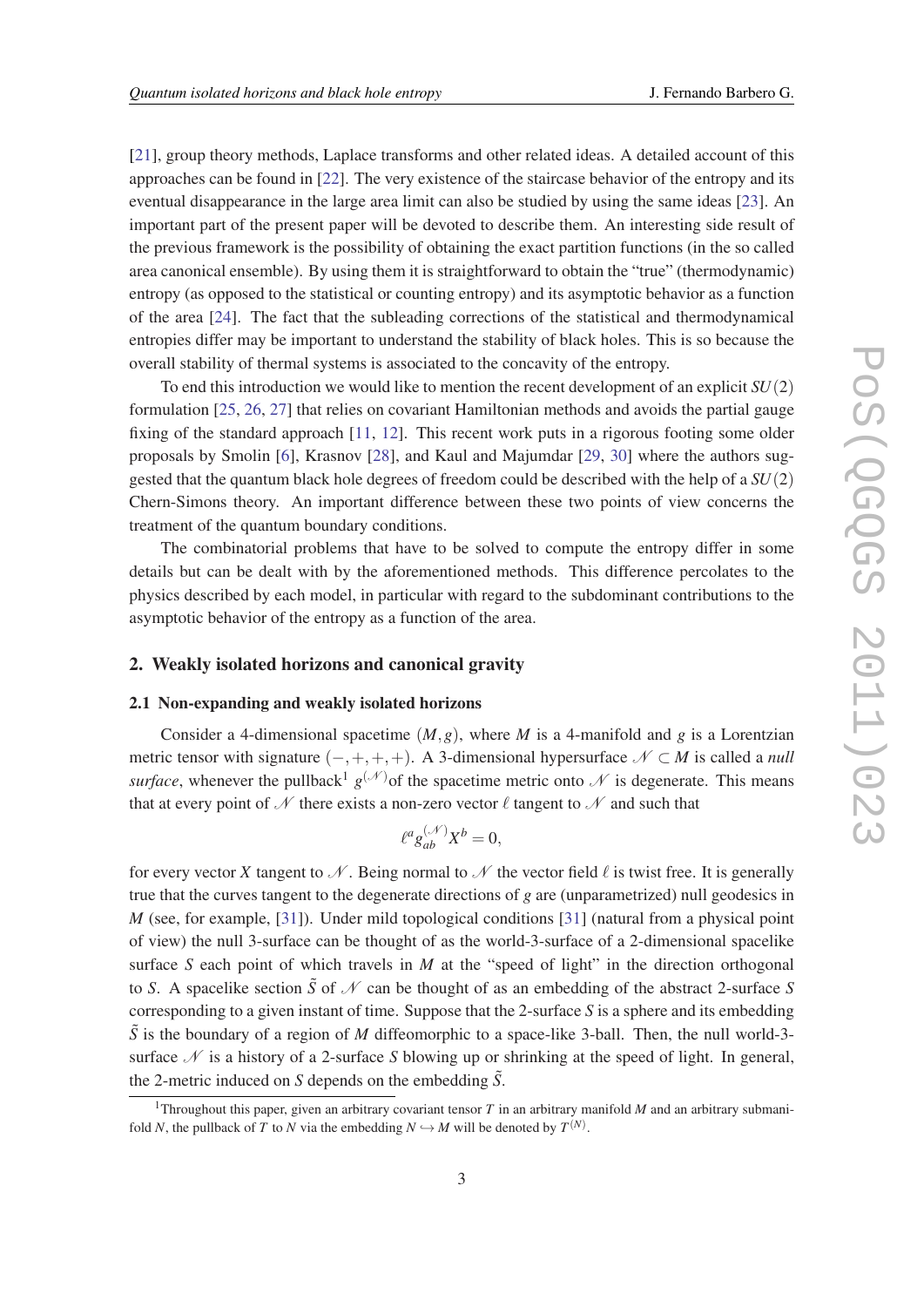<span id="page-3-0"></span>The null surfaces considered in this paper will not be generic because we will add more structure to them. Let us start by considering the expansion of a null vector field  $\ell$  tangent to  $\mathcal N$  defined as follows

$$
\boldsymbol{\theta}_{(\ell)} := g^{(\mathcal{N})ab} \mathcal{L}_{\ell} g_{ab}^{(\mathcal{N})},\tag{2.1}
$$

where  $g^{(\mathcal{N})ab}$  is any tensor such that

$$
g^{(\mathcal{N})}_{ab}=g^{(\mathcal{N})}_{aa'}g^{(\mathcal{N})a'b'}g^{(\mathcal{N})}_{b'b}\;.
$$

On a null surface the vector field  $\ell$  is defined up to local scalings  $\ell \mapsto \ell' = f\ell$  and the expansion transforms as  $\theta_{(\ell)} \mapsto \theta_{(\ell')} = f \theta_{(\ell)}$ . Hence, the value of the expansion *of a null surface* at a point  $x \in \mathcal{N}$  is not well defined –it depends on the null normal  $\ell$ – unless it is zero because

$$
\theta_{(\ell)}(x) = 0 \Leftrightarrow \theta_{(\ell')}(x) = 0.
$$

If  $\theta_{(\ell)}(x) = 0$  for all  $x \in \mathcal{N}$ , we will say that  $\mathcal N$  is a *non-expanding null surface*.

For every non-expanding null surface  $\mathcal N$ , the following physically reasonable inequality

$$
R_{ab}\ell^a\ell^b \geq 0,\tag{2.2}
$$

involving the Ricci tensor  $R_{ab}$ , may be assumed to hold at every  $x \in \mathcal{N}$  and for any null vector  $\ell$  tangent to  $\mathscr N$  at *x*. If this is the case, a geometric identity called the Raychaudhuri equation implies<sup>2</sup> that

$$
\mathcal{L}_{\ell}g_{ab}^{(\mathcal{N})}=0.\tag{2.3}
$$

This property independent of the choice of the null vector field  $\ell$  tangent to  $\mathcal N$  in the sense that if it holds for one choice, then it is true for all of them. According to the Einstein equations, the assumption (2.2) about the Ricci tensor is equivalent to

$$
R_{ab}\ell^a\ell^b = 8\pi G T_{ab}\ell^a\ell^b \geq 0.
$$

This is the matter energy-density positivity, a physically justified assumption, in fact, as a consequence of the Raychaudhuri equation, the stronger condition  $T_{ab}\ell^a\ell^b = 0$  holds. An example of a non-expanding null surface for which (2.2) is true is a null plane in Minkowski spacetime, therefore, there is nothing necessarily exotic about this type of null surfaces. What makes a nonexpanding null surface  $\mathcal N$  a *non-expanding horizon* (NEH) are, in addition to (2.2), the following topological and geometrical assumptions:

- There exists a diffeomorphism  $S \times (0,1) \rightarrow \mathcal{N}$ , where *S* is a 2-sphere.
- The intervals  $\{x\} \times (0,1)$  correspond, via this diffeomorphism, to null geodesics in N.
- Finally, each global section of  $S \times (0,1)$  corresponds to a space-like 2-surface in  $N$ .

In summary, a NEH can be thought of as a 2-sphere *S* which, on one hand, is blowing up or shrinking at the speed of light but, on the other, satisfies that its intrinsic geometry "does not

 ${}^{2}$ In a non-expanding null surface, any null vector field  $\ell$  is twist-free and expansion-free and, hence, the Raychaudhuri equation implies that it is also shear-free [[32](#page-26-0)].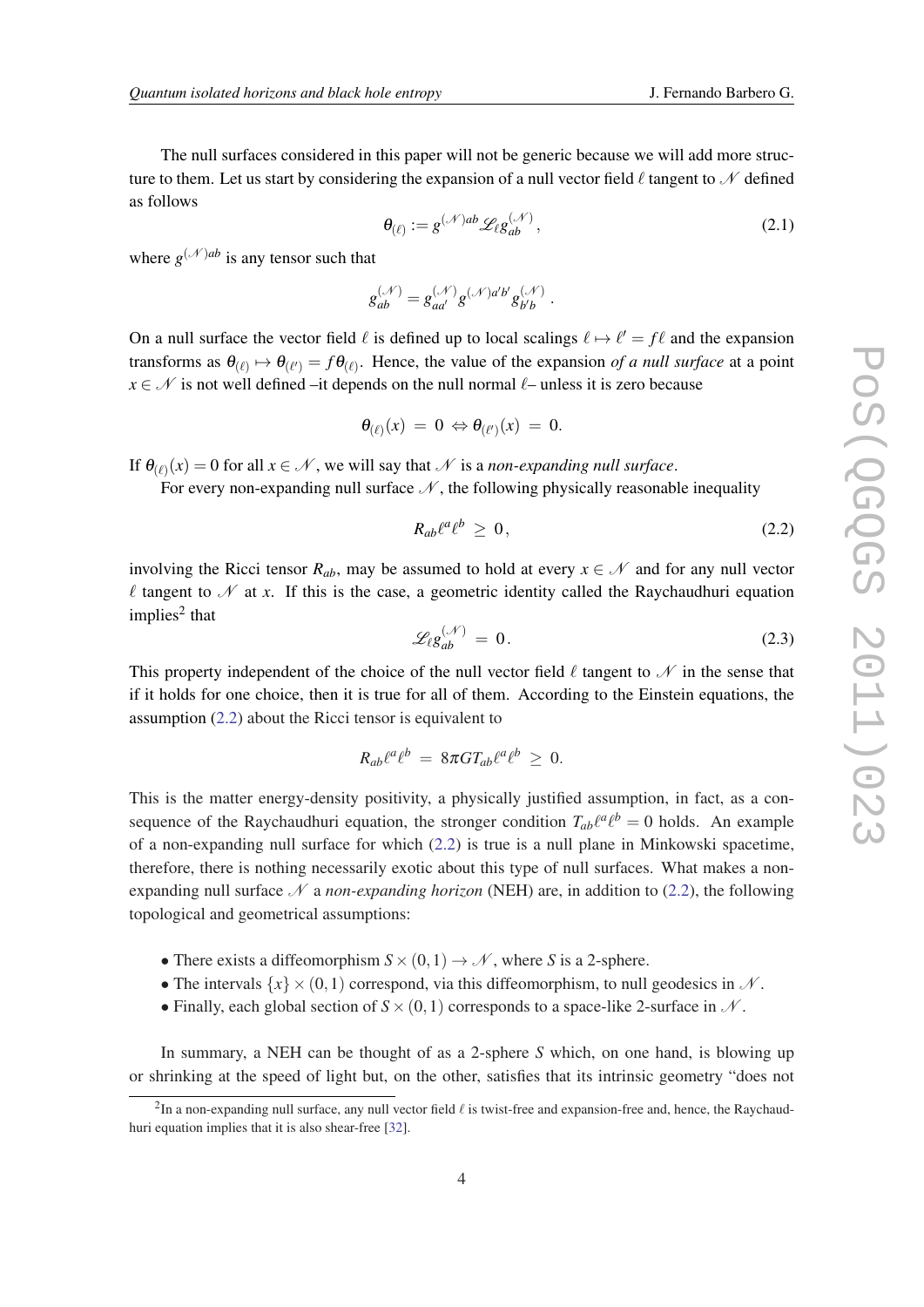change" in the sense that it is invariant under the action of the diffeomorphisms generated by the null normals.

To finally arrive at the definition of a weakly isolated horizon we will endow a non-expanding horizons  $\mathscr N$  with more structure, namely, we will reduce the arbitrariness in the choice of the null vector field  $\ell$  tangent to  $\mathcal N$  by fixing a particular one (modulo constant rescalings). To this end, let us recall that the following identity  $[31]$  $[31]$  holds on every null surface<sup>3</sup>

$$
\nabla_{\ell} \ell = \kappa \ell, \tag{2.4}
$$

where  $\kappa: \mathscr{N} \to \mathbb{R}$ . This means that, in particular, one could choose  $\ell$  in such a way that its integral curves are affinely parametrized geodesics and, then, κ would vanish everywhere. Instead, we assume a weaker condition, namely

$$
\kappa = \text{const.} \tag{2.5}
$$

Notice, however, that given a null surface there is still a large family of null vector fields which satisfy equation (2.5).

A *weakly isolated horizon* (WIH) is a pair  $(\mathcal{N},[\ell])$ , where  $\mathcal N$  is a non-expanding horizon and  $[\ell]$  the class (modulo constant rescalings and represented by  $\ell$ ) of null vector field tangents to  $\mathcal{N}$ , such that (2.5) holds. Notice, however, that the value of  $\kappa$  is not defined on the class [ $\ell$ ] and, hence, it is not well define for a WIH.

An interesting and physically relevant example of WIH is provided by the Kerr-Newman spacetimes (including Schwarzschild) for which the event horizon is, in fact, a non-expanding horizon. In each of those cases there is a Killing vector field  $\xi$  such that its restriction  $\ell$  to the horizon is null and tangent to it. This Killing vector is defined up to a constant rescaling, however, this ambiguity can be removed by imposing a normalization condition at the asymptotically flat region of the spacetime. In addition to this, there is a geometric identity, called "the 0th law of black hole thermodynamics" (see, for example, [\[33\]](#page-26-0)), which implies that for such a Killing vector field  $\kappa$  is constant (for this reason  $\kappa$  is called the *surface gravity*). Indeed, for every null vector field  $\ell$  tangent to a null surface we have

$$
\nabla_a \ell^b = \omega_a \ell^b,
$$

and the following geometric identity holds:

$$
d\kappa=\mathscr{L}_{\ell}\omega.
$$

Owing to the fact that  $\ell$  is the restriction of a spacetime Killing vector field to a null surface, the right hand side to the previous equation has to be zero. Hence  $\kappa$  is constant and then  $[\ell]$  defines on the black hole event horizon of each Kerr-Newman spacetime the structure of weakly-isolated horizon.

In conclusion, the concept of a weakly-isolated horizon is a *quasi-local* generalization of the definition of a black hole event horizon. Actually, the only global assumption is the topology of the space-like sections of non-expanding horizons. Almost all the theorems concerning the black holes admit quasilocal generalizations to the type of horizons introduced in this section [[34,](#page-26-0) [35](#page-26-0), [36,](#page-26-0) [37\]](#page-26-0).

<sup>&</sup>lt;sup>3</sup>It is important here that the codimension is one.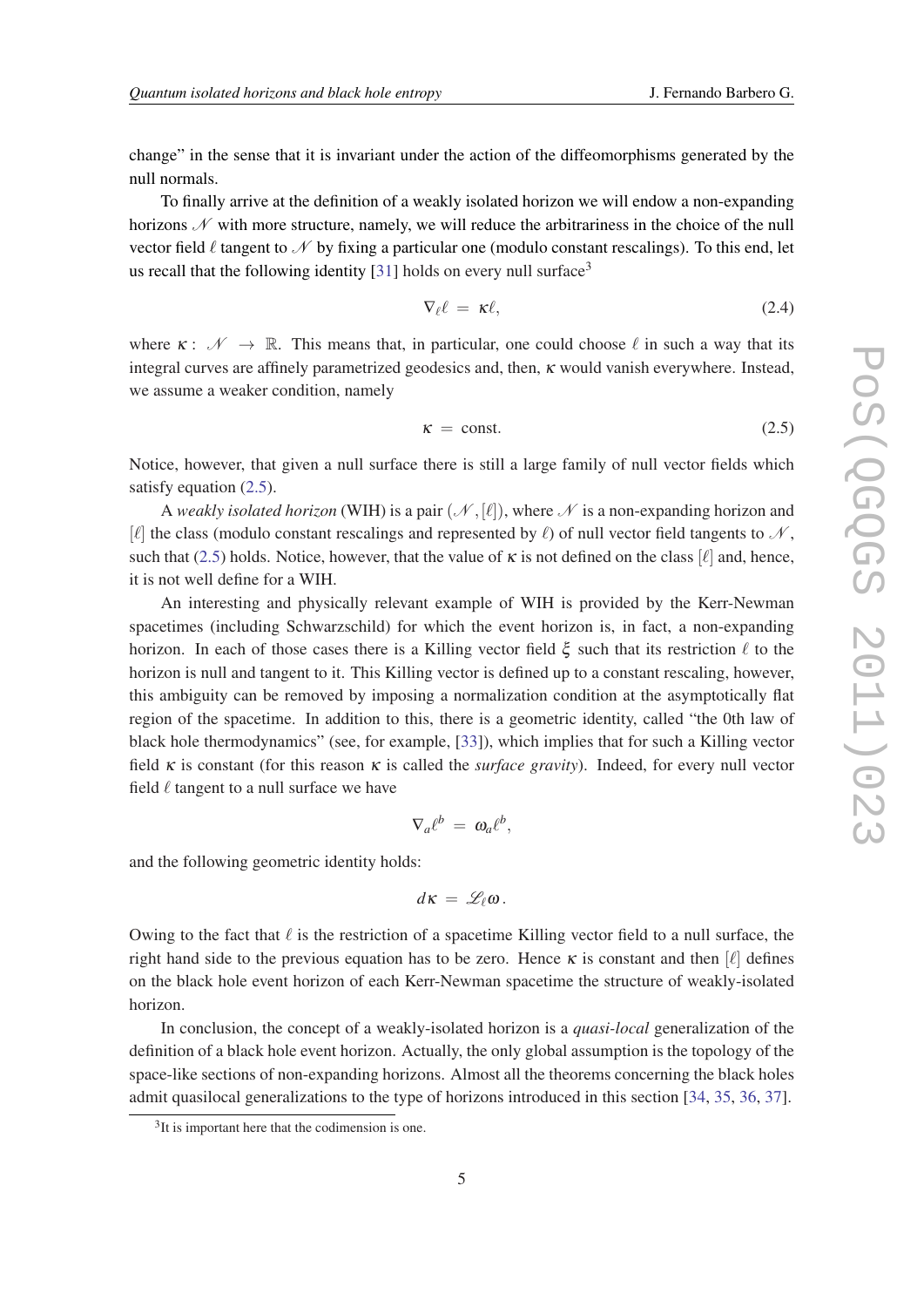#### <span id="page-5-0"></span>2.2 The symplectic 2-form in the space of spacetimes

Given a spacetime  $(M, g)$  consider a local co-frame  $e^I$ , with  $I = 1, ..., 4$ , such that  $g = \eta_{IJ}e^I \otimes e^J$  in a given chart. The constant matrix  $\eta_{IJ}$  and its inverse will be used below to lower and raise indices, respectively. In our paper we will choose the non-zero components of  $\eta_{IJ}$  to be

$$
\eta_{11} = \eta_{22} = -\eta_{34} = -\eta_{43} = 1.
$$

Given a co-frame  $e^I$  we define the corresponding (local) frame connection, that is, the matrix  $(\Gamma^I)_j$ ,  $I, J = 1, \ldots, 4$ , whose entries are differential 1-forms satisfying

$$
de^{I} + \Gamma^{I}{}_{J} \wedge e^{J} = 0, \quad \Gamma_{IJ} + \Gamma_{JI} = 0. \tag{2.6}
$$

Suppose now that  $e^I$  is a solution of the vacuum Einstein equations, and consider a 1-dimensional family of solutions  $e^{I}(s)$  parametrized by *s*, such that  $e^{I}(0) = e^{I}$ . Let us denote

$$
\delta e^I := \left. \frac{d}{ds} \right|_{s=0} e^I(s). \tag{2.7}
$$

Therefore  $\delta e^{I}$ , to which we will refer to as a *variation of the co-frame*, is a vector tangent to the space of solutions to the Einstein equations at the point  $e^I$ . For every function  $f$  on this space we define the operator

$$
\delta f(e^I) := \frac{d}{ds}\Big|_{s=0} f(e^I(s))\,.
$$

For example, for every value of *s* we have the frame connection  $\Gamma^{I}{}_{J}(s)$  corresponding to the coframe forms  $e^{I}(s)$  and, according to the previous definition, we have

$$
\delta \Gamma^I{}_J = \frac{d}{ds} \Big|_{s=0} \Gamma^I{}_J(s). \tag{2.8}
$$

Given two curves in the space of co-frames with tangent vectors  $\delta_1 e^I$  and  $\delta_2 e^I$  at the same point  $e^I$ , we define the following 3-form in *M*

$$
\frac{1}{2}\varepsilon_{IJKL}\delta_{[1}(e^I\wedge e^J)\wedge \delta_{2]} \Gamma^{KL} := \frac{1}{2}\varepsilon_{IJKL} \left( \delta_1(e^I\wedge e^J)\wedge \delta_2 \Gamma^{IJ} - \delta_2(e^I\wedge e^J)\wedge \delta_1 \Gamma^{IJ} \right).
$$
 (2.9)

This 3-form is closed as a consequence of the vacuum<sup>4</sup> Einstein equations, that is

$$
d\left(\frac{1}{2}\varepsilon_{IJKL}\delta_{[1}(e^I\wedge e^J)\wedge \delta_{2]} \Gamma^{KL}\right) = 0
$$
\n(2.10)

because

$$
\frac{1}{2}\varepsilon_{IJKL}e^J \wedge (d\Gamma^{KL} + \Gamma^K{}_M \wedge \Gamma^{ML}) = 0.
$$
\n(2.11)

The same is true for each element of the family of 3-forms

$$
\frac{1}{2}\varepsilon_{IJKL}\delta_{[1}(e^I\wedge e^J)\wedge \delta_{2]}\Gamma^{KL} - \frac{1}{\gamma}\delta_{[1}(e^I\wedge e^J)\wedge \delta_{2]}\Gamma_{IJ}
$$

<sup>4</sup>This is also true for a non-vanishing cosmological constant.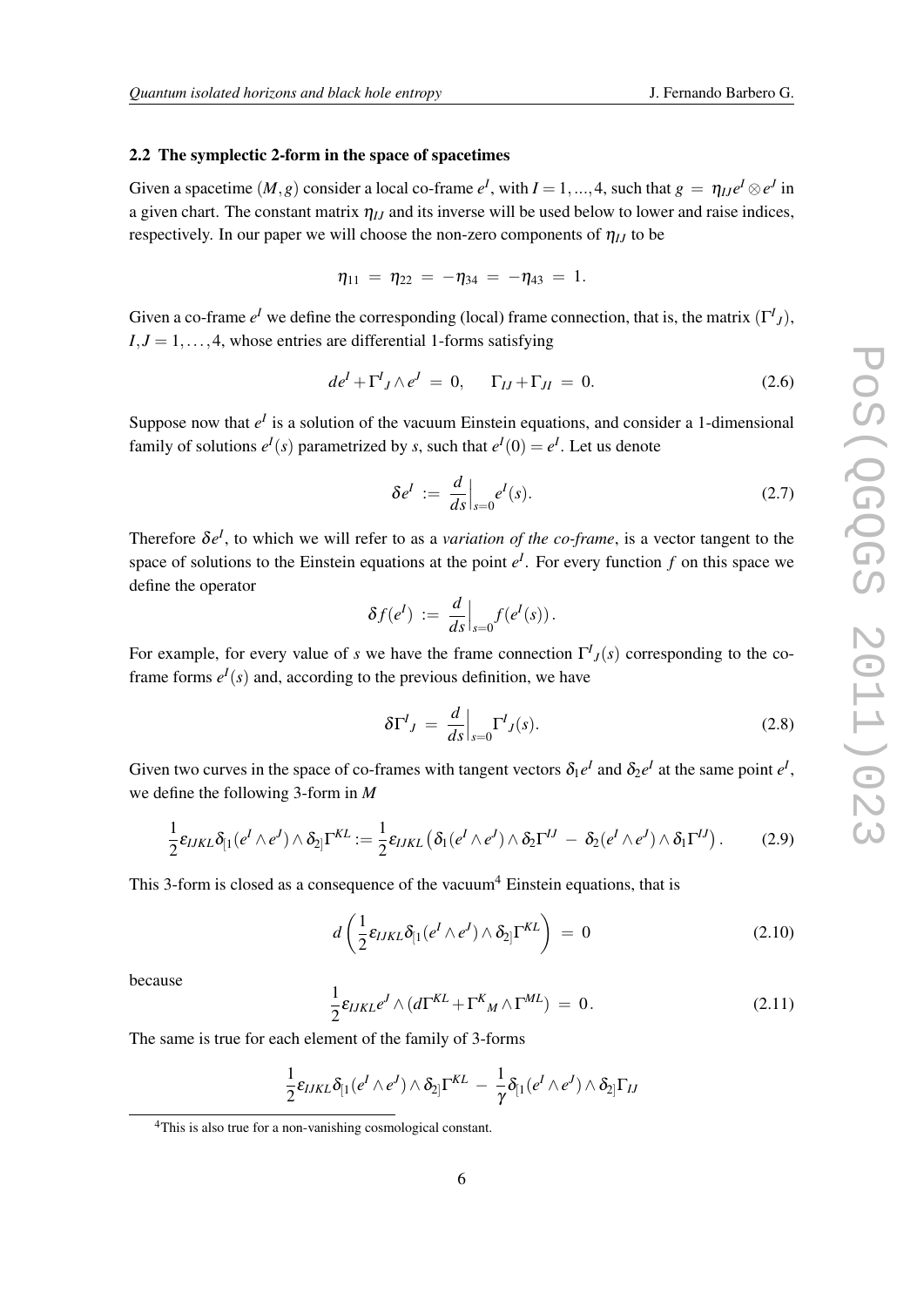<span id="page-6-0"></span>labeled by the Immirzi parameter  $\gamma$ , namely

$$
d\left(\frac{1}{2}\varepsilon_{IJKL}\delta_{[1}(e^I\wedge e^J)\wedge \delta_{2]} \Gamma^{KL} - \frac{1}{\gamma}\delta_{[1}(e^I\wedge e^J)\wedge \delta_{2]} \Gamma_{IJ}\right) = 0. \qquad (2.12)
$$

Therefore, if a spacetime  $(M, g)$  satisfies the vacuum Einstein equations, and we are given a family of 3-surfaces  $\Sigma$  such that every pair  $\Sigma_1$  and  $\Sigma_2$  of the family define the boundary of a 4-dimensional submanifold of *M*, then the integral

$$
\Omega(\delta_1,\delta_2) := \frac{1}{8\pi G} \int_{\Sigma} \left( \frac{1}{2} \varepsilon_{IJKL} \delta_{[1}(e^I \wedge e^J) \wedge \delta_{2]} \Gamma^{KL} - \frac{1}{\gamma} \delta_{[1}(e^I \wedge e^J) \wedge \delta_{2]} \Gamma_{IJ} \right) \tag{2.13}
$$

is independent of the choice of the surface  $\Sigma$ . Here and in the following we relax the notation in the usual way and denote the tangent vectors  $\delta e^{I}$  simply by  $\delta$ .

In a more general case, relevant for black holes, we consider a region  $M_{ex}$  of spacetime M bounded on one side by a causal 3-surface  $\mathcal N$  and a family of 3-surfaces  $\Sigma$  such that:

- Every pair  $\Sigma_1$  and  $\Sigma_2$ , defines a 4-dimensional region of the spacetime bounded by  $\Sigma_1$ ,  $\Sigma_2$ *and* a segment of the surface N contained between the 2-surfaces  $\Sigma_1 \cap N$  and  $\Sigma_2 \cap N$ .
- For every pair of tangent vectors  $\delta_1, \delta_2$  there exists a 2-form  $\alpha(\delta_1, \delta_2)$  defined on N such that

$$
\left(\frac{1}{2}\varepsilon_{IJKL}\delta_{[1}(e^I\wedge e^J)\wedge \delta_{2]} \Gamma^{KL} - \frac{1}{\gamma}\delta_{[1}(e^I\wedge e^J)\wedge \delta_{2]} \Gamma_{IJ}\right)^{(\mathscr{N})} = d\alpha(\delta_1,\delta_2). \tag{2.14}
$$

Under these conditions the following generalization of (2.13)

$$
\Omega(\delta_1, \delta_2) := \frac{1}{8\pi G} \int_{\Sigma \cap \mathcal{N}} \alpha(\delta_1, \delta_2) \n+ \frac{1}{8\pi G} \int_{\Sigma} \left( \frac{1}{2} \varepsilon_{IJKL} \delta_{[1}(e^I \wedge e^J) \wedge \delta_{2]} \Gamma^{KL} - \frac{1}{\gamma} \delta_{[1}(e^I \wedge e^J) \wedge \delta_{2]} \Gamma_{IJ} \right)
$$
\n(2.15)

is independent of Σ. In both cases, (2.13) or (2.15), the map  $(\delta_1, \delta_2) \rightarrow \Omega(\delta_1, \delta_2)$  defines a bi-linear, anti-symmetric form in the tangent space at  $e<sup>I</sup>$  to the space of solutions of the Einstein equations (on *M* or, respectively,  $M_{ex}$ ). By extending this procedure to arbitrary points of the solution space we can define the differential 2-form  $e^I \mapsto \Omega$ , the (pre)-symplectic form on the space of solutions of the Einstein equations.

This symplectic form extends naturally to the space of pairs  $(e^I, \Gamma^I{}_J)$  where the 1-forms  $\Gamma^I{}_J$  on *M* are independent of  $e^I$  as configuration variables and satisfy the metricity condition  $\Gamma_{IJ} = -\Gamma_{JI}$ . Notice that in this first order formalism the structure equation enforcing the torsion-less character of  $\Gamma^I_J$  appears as an additional field equation.

To end this subsection we want to point out that even though the 3-form used to define  $\Omega$  has been introduced locally it is actually well defined globally. Indeed, if we pick an atlas on *M*, and consider points that belong to two charts, the respective co-frames are related to each other by point dependent *SO*(1,3) transformations

$$
e^{\prime I} = \Lambda^I K e^K, \ \Gamma^{\prime I} J = \Lambda^I K \Gamma^K L (\Lambda^{-1})^L J + \Lambda^I K d (\Lambda^{-1})^K J.
$$

The integrands in (2.13) and (2.15) are, nevertheless, invariant with respect to these and the differential 3-form appearing in the integrand is defined *globally* on *M*.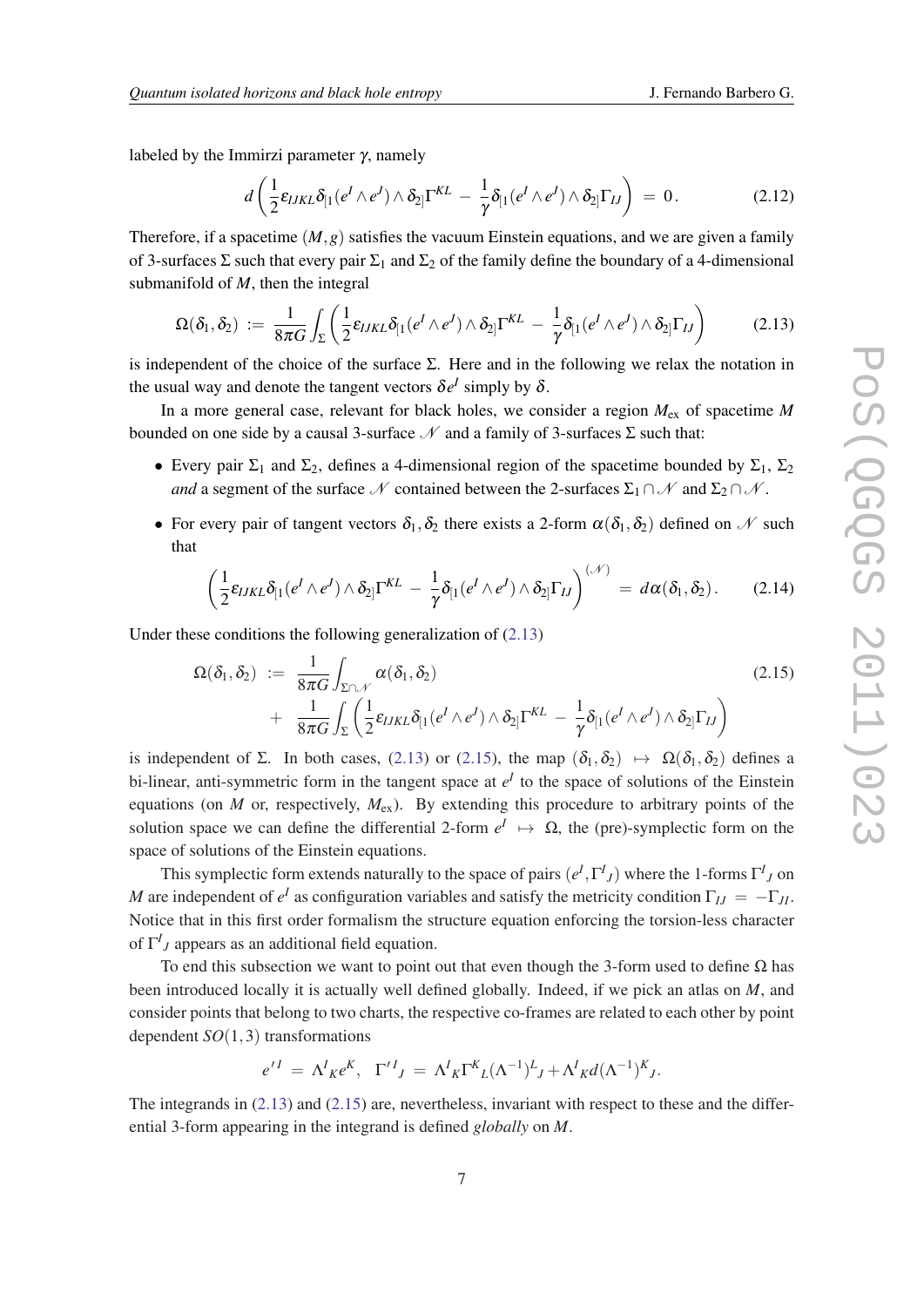#### <span id="page-7-0"></span>2.3 The symplectic form and the weakly isolated horizons

Let us consider a foliation of *M*ex by Cauchy surfaces Σ intersecting a (segment of a) WIH  $(\mathcal{N}, [\ell])$ . We will calculate now the surface term over  $\Sigma \cap \mathcal{N}$  of the integral [\(2.15](#page-6-0)). We will do that in a "gauge", that we introduce by choosing a co-frame  $e^I$  in such a way that its dual tangent frame satisfies the following conditions:

**GF1.** The vector field dual to  $e^4$  coincides with a null normal belonging to the class [ $\ell$ ], i.e.  $e_4 = \ell$ .

**GF2.** The vector fields  $e_1$  and  $e_2$  are tangent to a foliation of  $\mathcal N$  by spacelike sections.

**GF3.** The foliation is preserved by the flow of  $\ell$ .

We will also introduce a function  $v : \mathcal{N} \to \mathbb{R}$ , constant on the leaves of the foliation, and such that

$$
\ell^a v_{,a} = 1, \tag{2.16}
$$

and asume that the horizon  $N$  is bounded by the sections  $S_{v_0}$  and  $S_{v_1}$ , where  $S_v$  denotes the leaf of the foliation (a section of  $\mathcal N$ ) defined by a level set of  $\nu$ .

The spherical topology of the horizon sections will be relevant in the following, therefore we need to pay attention to the global features of the fields. In particular, there is no obstruction to define the co-frame 1-forms  $e^4$  and  $e^3$  globally on N and such that the pull back  $e^{3(\mathcal{N})} = 0$ . However, the 1-forms  $e^1$  and  $e^2$  (that can be used to write down the metric tensor induced on each  $S_v$ ) can not be defined globally on  $\mathcal N$  (remember that the two sphere cannot be parallelized). In this case it is, nonetheless, possible to use two charts in such a way that the corresponding frames are related by an  $SO(1,3)$  rotation in the overlapping region. These two charts can be chosen in such a way that each of them contains the entire null geodesic in the segment  $\mathcal N$  (the integral curves of  $\ell$ ). The property ([2.3](#page-3-0)) in terms of our frame reads

$$
\mathscr{L}_{\ell} g^{(\mathscr{N})} = \mathscr{L}_{\ell} (e^1 \otimes e^1 + e^2 \otimes e^2)^{(\mathscr{N})} = 0, \qquad (2.17)
$$

and the metric induced on each section  $S_v$  is

$$
g^{(S_v)} = (e^1 \otimes e^1 + e^2 \otimes e^2)^{(S_v)}.
$$

Given a WIH, equation (2.17) tells us that all the sections are naturally isometric to each other and, in particular, have the same area

$$
a = \int_{S_v} e^1 \wedge e^2
$$

irrespectively of the value of *v*.

Finally, the connection 1-forms  $\Gamma^I_{\,J}$  must satisfy [\(2.6\)](#page-5-0). We assume that the variations  $\delta_1$  and  $\delta_2$  of the co-frame in ([2.13\)](#page-6-0) preserve the above gauge fixing conditions. As a consequence of ([2.3\)](#page-3-0), the property (2.17) and the gauge choice introduced above, several components of the connection one forms  $\Gamma^I_J$  vanish and, hence, the left hand side of [\(2.14](#page-6-0)) becomes

$$
\begin{split} \left(\frac{1}{2}\varepsilon_{IJKL}\delta_{[1}(e^I\wedge e^J)\wedge \delta_{2]} \Gamma^{KL} - \frac{1}{\gamma}\delta_{[1}(e^I\wedge e^J)\wedge \delta_{2]} \Gamma_{IJ}\right)^{(\mathcal{N})} \\ &= \left(\delta_{[1}(e^1\wedge e^2)\wedge \delta_{2]} \Gamma^{34} - \frac{1}{\gamma}\delta_{[1}(e^1\wedge e^2)\wedge \delta_{2]} \Gamma_{12}\right)^{(\mathcal{N})} . \end{split} \tag{2.18}
$$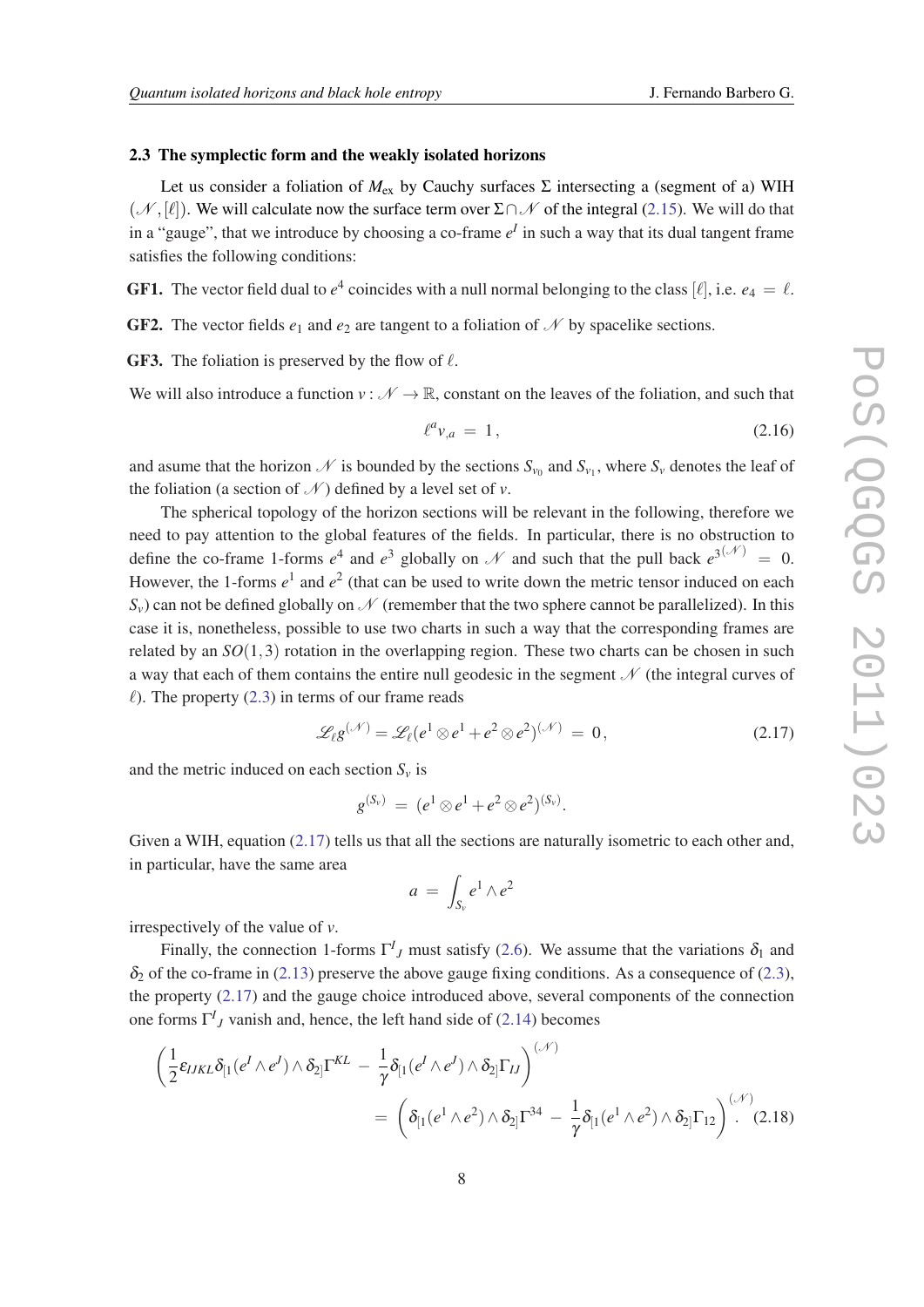<span id="page-8-0"></span>Before proceeding, we will make two remarks.

• The first is that if we restrict ourselves to WIH's such that

$$
\ell^a \delta \Gamma^{34}{}_a = \ell^a \delta \Gamma^{12}{}_a = 0, \tag{2.19}
$$

then the boundary term of the symplectic structure in ([2.15\)](#page-6-0), that is, the integral along  $\Sigma \cap \mathcal{N}$ , is identically zero. In fact, in the case of a non-expanding horizon the previous conditions can be satisfied by performing suitable Lorentz rotations of the co-frame. Indeed, it is enough to enlarge the list of the gauge fixing conditions with the addition of the conditions

$$
\kappa = 0, \qquad \mathcal{L}_{\ell} e^1 = 0 = \mathcal{L}_{\ell} e^2, \qquad (2.20)
$$

that can be satisfied on every non-expanding horizon by a suitable choice of the null vector field  $\ell$  (demanding it to be the tangent to an affinely parametrized null geodesic) and obtaining the coframe elements  $e^1$  and  $e^2$  by Lie dragging in the direction of  $\ell$  (recall equation [\(2.17](#page-7-0))).

• The second remark is that, in the classical mechanics of WIH [\[36](#page-26-0), [38](#page-26-0), [39](#page-26-0)], the first condition in (2.20) cannot be imposed because  $\ell$  is not fixed, that is, we admit weakly isolated horizons of all the non-zero constant values of  $\kappa$ . In that case it is easy to calculate that ([2.14\)](#page-6-0) holds with

$$
\alpha(\delta_1, \delta_2) = 2\delta_{[1}(e^1 \wedge e^2)^{(\mathcal{N})}\delta_{2]}(\kappa)\nu. \tag{2.21}
$$

From this introductory example of the Mechanics of WIH, we learn two lessons. The first is that in this case the degrees of freedom which contribute to the symplectic form are pure gauge because they correspond to the freedom of rescaling a null vector field tangent to the horizon

$$
\ell \mapsto f\ell
$$

by functions which preserve the condition  $\kappa$  = const. The second lesson is that in this case the boundary term of the symplectic structure –the first term in  $(2.15)$  $(2.15)$ – takes the following form

$$
\frac{1}{8\pi G}\int_{\Sigma\cap\mathscr{N}}\alpha(\delta_1,\delta_2) = \frac{1}{4\pi G}\delta_{[1}a\delta_{2]}(\kappa)\nu.
$$
 (2.22)

#### 2.4 The *U*(1) Chern-Simons formulation

Here we will discuss in more detail the gauge fixing introduced in the preceding section. Later, a horizon section area *a* will be fixed to be constant in the relevant part of the phase space, but we will first allow WIH of all the possible areas and coframes constrained only by the gauge fixing conditions GF1-GF3 listed above.

For the assumed class of frames the right hand side of ([2.18](#page-7-0)) is

$$
2d\left(\delta_{[1}(e^1\wedge e^2)^{(\mathcal{N})}\delta_{2]}(\kappa)v\right) - \frac{2}{\gamma}\left(\delta_{[1}(e^1\wedge e^2)\wedge \delta_{2]}\Gamma_{12}\right)^{(\mathcal{N})}.
$$
 (2.23)

To better understand the meaning of the connection component  $\Gamma_{12}$  pulled back to  $\mathcal{N}$ , consider first the case of a frame  $\bar{e}_I$  such that

$$
\mathscr{L}_{\ell} \bar{e}^1 = \mathscr{L}_{\ell} \bar{e}^2 = 0.
$$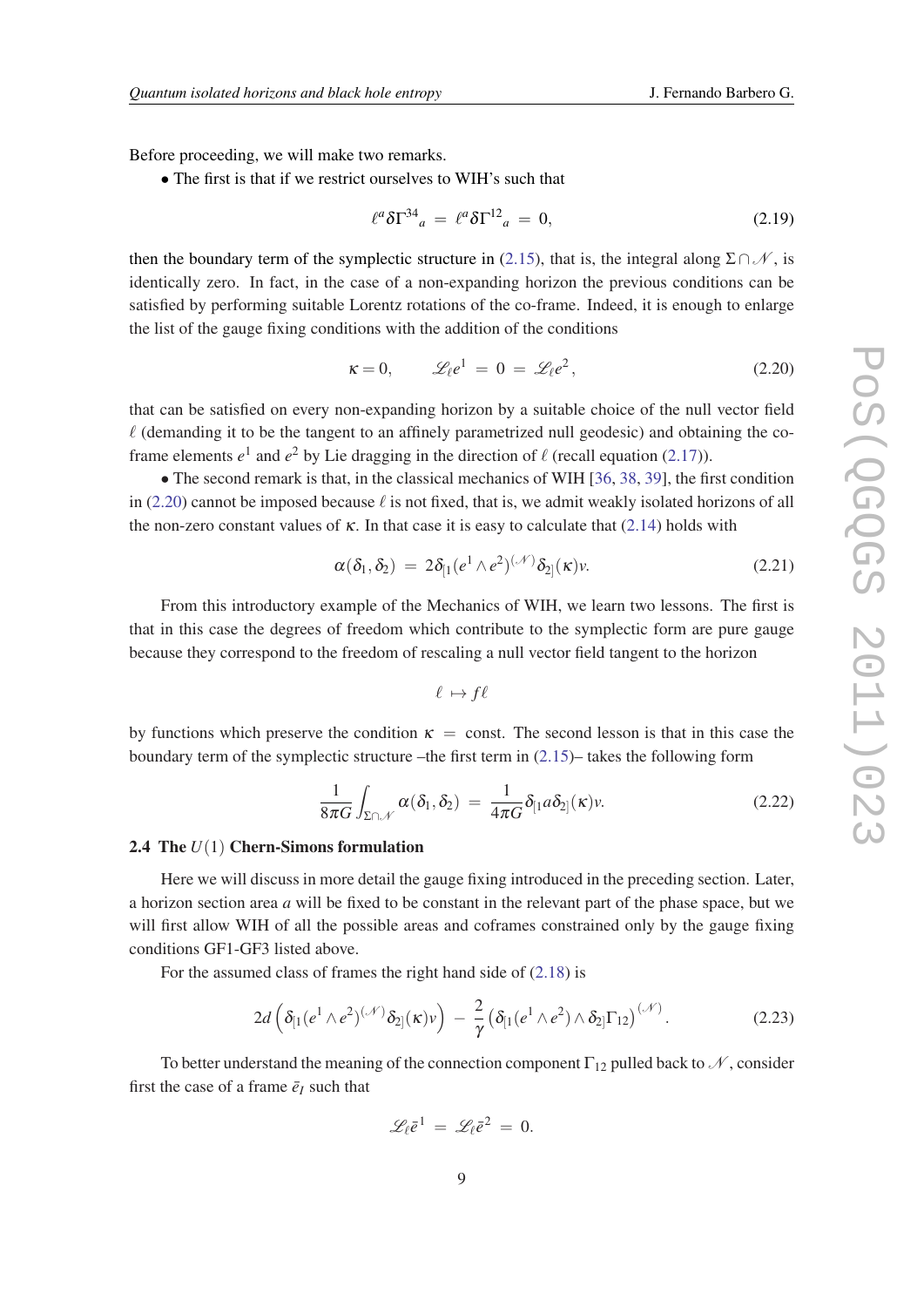Then, the corresponding connection 1-form component satisfies

$$
\bar{\Gamma}_{12a}\ell^a = 0, \ \mathscr{L}_\ell(\bar{\Gamma}_{12})^{(\mathscr{N})} = 0
$$

and hence  $(\bar{\Gamma}_{12})^{(\mathcal{N})}$  can be identified with its pullback onto a slice  $S_\nu$ , that is, the Levi-Civita connection 1-form of the 2-metric tensor  $g^{(S)}$  defined on any cross-section<sup>5</sup>  $S = S_v$  of N by the orthonormal co-frame  $((\bar{e}^1)^{(S)}, (\bar{e}^2)^{(S)})$ . The general form of the coframes which satisfy the conditions GF1-GF3 of Section [2.3](#page-7-0) is

$$
e^A = r_B^A \bar{e}^B
$$
,  $A, B = 1, 2$ ,  $e^3 = \bar{e}^3$ ,  $e^4 = \bar{e}^4$ , (2.24)

where  $r_B^A = r_B^A(x)$  is a  $SO(2)$  matrix depending, generically, on the point  $x \in \mathcal{N}$ . Due to the transformation law for gauge connections, we have

$$
(\Gamma^1{}_2)^{(\mathcal{N})} = (\bar{\Gamma}^1{}_2)^{(\mathcal{N})} + dh
$$

where

$$
dh = r_B^1 d(r^{-1})_1^B.
$$

Therefore

$$
d\left(\Gamma^{1}_{2}\right)^{(\mathcal{N})} = d\left(\bar{\Gamma}^{1}_{2}\right)^{(\mathcal{N})} = \frac{1}{2}R\left(e^{1}\wedge e^{2}\right)^{(\mathcal{N})} \tag{2.25}
$$

where *R* is the Riemann scalar curvature of the 2-geometry of *S*.

It turns out that the second term in  $(2.23)$  $(2.23)$  can be written in the form corresponding to a  $U(1)$ Chern-Simons theory after a suitable choice of variables. Specifically, the suitable variable is a *SO*(2) connection *A* on *N* with constant curvature equal to the average curvature of  $(\Gamma^1{}_2)^{(\mathcal{N})}$ . In other words, such that

$$
dA = \frac{1}{2} \langle R \rangle \left( e^1 \wedge e^2 \right)^{(\mathcal{N})} \tag{2.26}
$$

where

$$
\langle R \rangle = \frac{1}{a} \int_{S_v} Re^1 \wedge e^2. \tag{2.27}
$$

That is,

$$
A = (\Gamma_{12})^{(\mathcal{N})} + w
$$

where *w* is a globally<sup>6</sup> defined 1-form on  $\mathcal N$  satisfying

$$
dw = \frac{1}{2}(R - \langle R \rangle) (e^1 \wedge e^2)^{(\mathcal{N})}, \quad \mathscr{L}_{\ell}w = 0, \quad \ell^a w_a = 0.
$$

To find *w* we must notice first that the global existence of  $w^{(S)}$  on each *S* follows from the vanishing of the integral of the right hand side of the the above equality, namely

$$
\frac{1}{2}\int_{S_v} (R - \langle R \rangle)e^1 \wedge e^2 = 0.
$$

<sup>&</sup>lt;sup>5</sup>Remember that any two cross-sections  $S_v$  and  $S_{v'}$  are naturally isometric to each other.

<sup>&</sup>lt;sup>6</sup>As opposed to  $(\Gamma^1{}_2)^{(\mathcal{N})}$  which is defined only locally, i.e. in the chart where the local frame  $(e^1, e^2)$  is defined.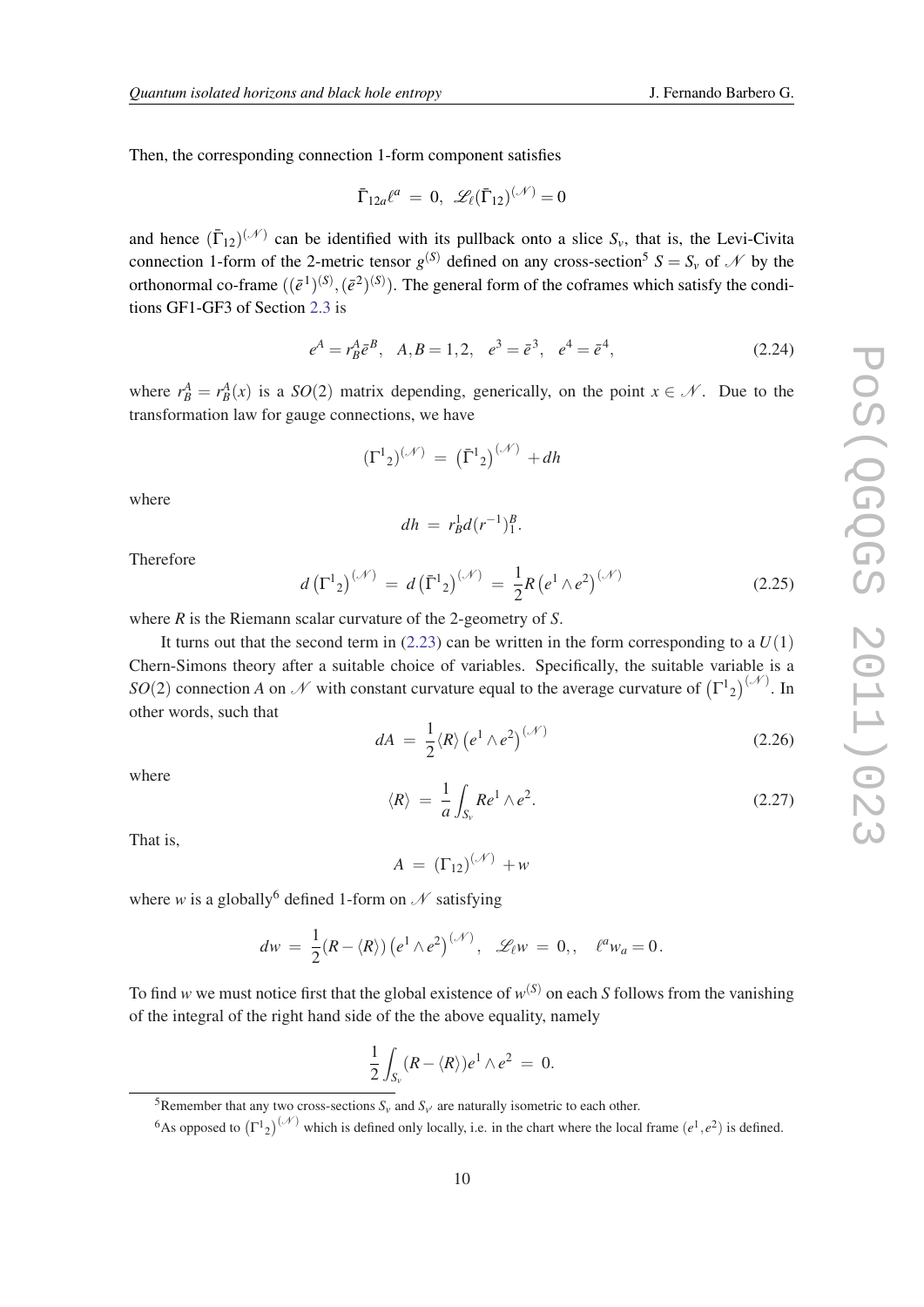<span id="page-10-0"></span>Next, w is defined on  $\mathcal N$  by requiring it to be orthogonal to, and Lie dragged by,  $\ell$ . The connection *A* is defined on the same bundle as  $\Gamma^1_{2}$ , that is, on the orthonormal frame bundle. In order to agree with [\[40](#page-26-0), [41](#page-26-0)] we define

$$
V := -\frac{1}{2}A\tag{2.28}
$$

which is a *U*(1) connection on the square root of the orthonormal frame bundle over *S*.

Finally, in terms of the connection *V* it is easy to see that

$$
\delta_{[1}(e^1\wedge e^2)^{(\mathscr{N})}\wedge \delta_{2]}(\Gamma_{12})^{(\mathscr{N})} \,=\, 8\delta_{[1}\left(\frac{dV}{\langle R\rangle}\right)\wedge \delta_{2]}V.
$$

The average curvature  $\langle R \rangle$  can be obtained by using the topological invariant

Z *Sv*

as

$$
\langle R\rangle = \frac{8\pi}{a}.
$$

 $Re^1 \wedge e^2 = 8\pi$ 

Therefore, for variations  $\delta_1$  and  $\delta_2$  such that

$$
\delta_1 a = \delta_2 a = 0,
$$

we have

$$
\delta_{[1}(e^1 \wedge e^2)^{(\mathcal{N})} \wedge \delta_{2]}(\Gamma_{12})^{(\mathcal{N})} = d\left(\frac{a}{4\pi} \delta_1 V \wedge \delta_2 V\right).
$$
 (2.29)

The final formulation of the theory is as follows. We consider the space of spacetimes each of which is the exterior of a weakly isolated horizon. These spacetimes satisfy the Einstein vacuum equations. The areas of all the horizons are equal to an arbitrarily fixed number *a*. The spacetime geometries are defined in a region  $M_{ex}$  of a 4-dimensional manifold M contained between 3-surfaces  $\mathcal{N}, \Sigma_0$  and  $\Sigma_1$  (see Figure 1).



Figure 1: Schematic picture of the region  $M_{ex}$ .

We will build now a coordinate system  $(x^1, x^2, v)$  on  $\mathcal N$  by pulling back coordinates on  $S^2 \times$  $(v_0, v_1)$ . In order to do this let us fix a diffeomorphism

$$
\mathcal{N} \to S^2 \times (\nu_0, \nu_1) \tag{2.30}
$$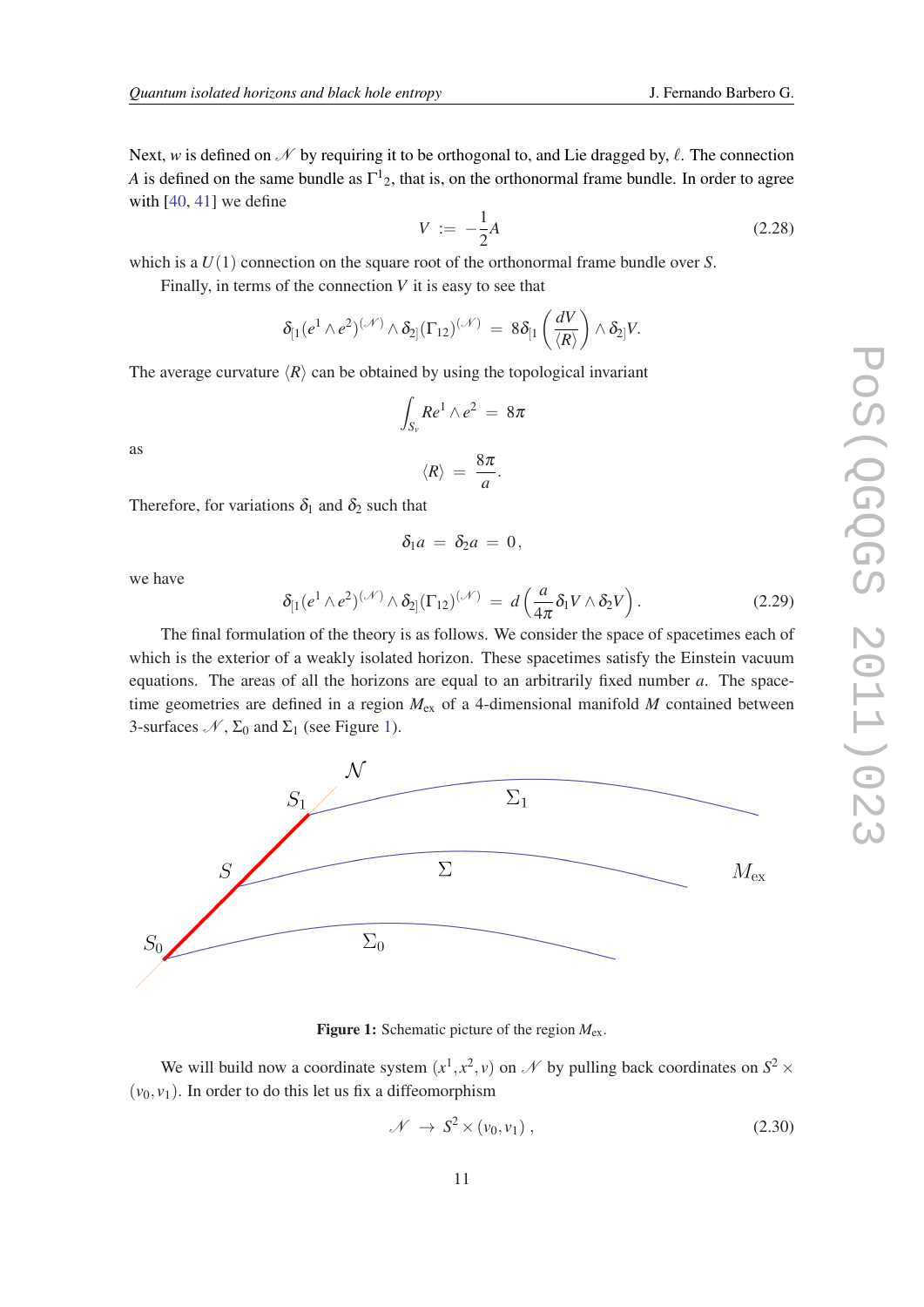where  $S^2$  is a 2-sphere, on which we have selected a chart with coordinates  $(x^1, x^2)$  and  $v \in (v_0, v_1)$ . The interpretation of *v* is clear now,  $M_{ex}$  is foliated by 3-manifolds  $\Sigma$  whose intersections with  $N$ , given by the condition  $v =$  constant, are diffeomorphic to a 2-sphere. We restrict ourselves to metric tensors *g* on *M* such that  $(\mathcal{N}, [\partial_v])$  is a weakly isolated horizon in which the lines  $x^{1,2} = constant$ are null geodesics affinely parametrized by *v* (the parametrization of  $[v_0, v_1]$ ) and the surfaces  $\Sigma$ are spacelike. Each of the allowed metric tensors *g* is represented by coframes  $e^I$  defined on open domains covering *M* such that

$$
g=e^1\otimes e^1\,+\,e^2\otimes e^2\,-e^3\otimes e^4\,-\,e^4\otimes e^3.
$$

Furthermore, each coframe satisfies at  $N$  the conditions introduced in Section [2.3,](#page-7-0) that is,

$$
e_4 = \partial_v,
$$

*e*<sub>1</sub> and *e*<sub>2</sub> are tangent to the 2-surfaces  $S_v$  defined by the condition  $v = const.$ 

According to [\(2.15\)](#page-6-0), [\(2.18](#page-7-0)), [\(2.23](#page-8-0)) and [\(2.29](#page-10-0)), the symplectic form in the space of geometries is now

$$
\Omega(\delta_1,\delta_2)=\Omega_{\mathrm{Hor}}(\delta_1,\delta_2)\,+\,\Omega_{\mathrm{Bul}}(\delta_1,\delta_2)
$$

where

$$
\Omega_{Hor}(\delta_1, \delta_2) := \frac{a}{2(2\pi)^2 G \gamma} \int_S \delta_1 V \wedge \delta_2 V,
$$
  
\n
$$
\Omega_{Bul}(\delta_1, \delta_2) := \frac{1}{8\pi G} \int_{\Sigma} \left( \frac{1}{2} \epsilon_{IJKL} \delta_{[1}(e^I \wedge e^J) \wedge \delta_{2]} \Gamma^{KL} - \frac{1}{\gamma} \delta_{[1}(e^I \wedge e^J) \wedge \delta_{2]} \Gamma_{IJ} \right).
$$

We can simplify the expression of the symplectic form in the bulk (that is in  $\Sigma$ ) by introducing a condition restricting the Lorentz transformations of the frame. This is done by assuming that  $e_1, e_2$ and

$$
e_{I}r^{I} = \frac{1}{\sqrt{2}}(e_{4}-e_{3})
$$

are tangent to  $\Sigma$ , that is fixing the frame normal to  $\Sigma$  to be

$$
e_{I}n^{I} = \frac{1}{\sqrt{2}}(e_{4} + e_{3}).
$$

The bulk part of  $\Omega$  takes then the following form

$$
\frac{1}{8\pi G}\int_{\Sigma}\left(\frac{1}{2}\varepsilon_{IJKL}\delta_{[1}(e^I\wedge e^J)\wedge\delta_{2]}\Gamma^{KL} - \frac{1}{\gamma}\delta_{[1}(e^I\wedge e^J)\wedge\delta_{2]}\Gamma_{IJ}\right) = 2\int_{\Sigma}\partial_{[1}P_i^a\partial_{2]}A_a^i
$$
 (2.31)

where we have used real Ashtekar variables which emerge from this symplectic form quite naturally because

$$
P_i^a = \frac{1}{16\pi G\gamma} \varepsilon^{abc} \varepsilon_{IJKi} n^I (e^J)_b^{(\Sigma)} (e^K)_c^{(\Sigma)}, \qquad (2.32)
$$

$$
A_a^i = (\Gamma^{KL})_a^{(\Sigma)} \left(\frac{1}{2} \varepsilon^i_{JKL} + \gamma \delta^i_J\right) n^J,
$$
\n(2.33)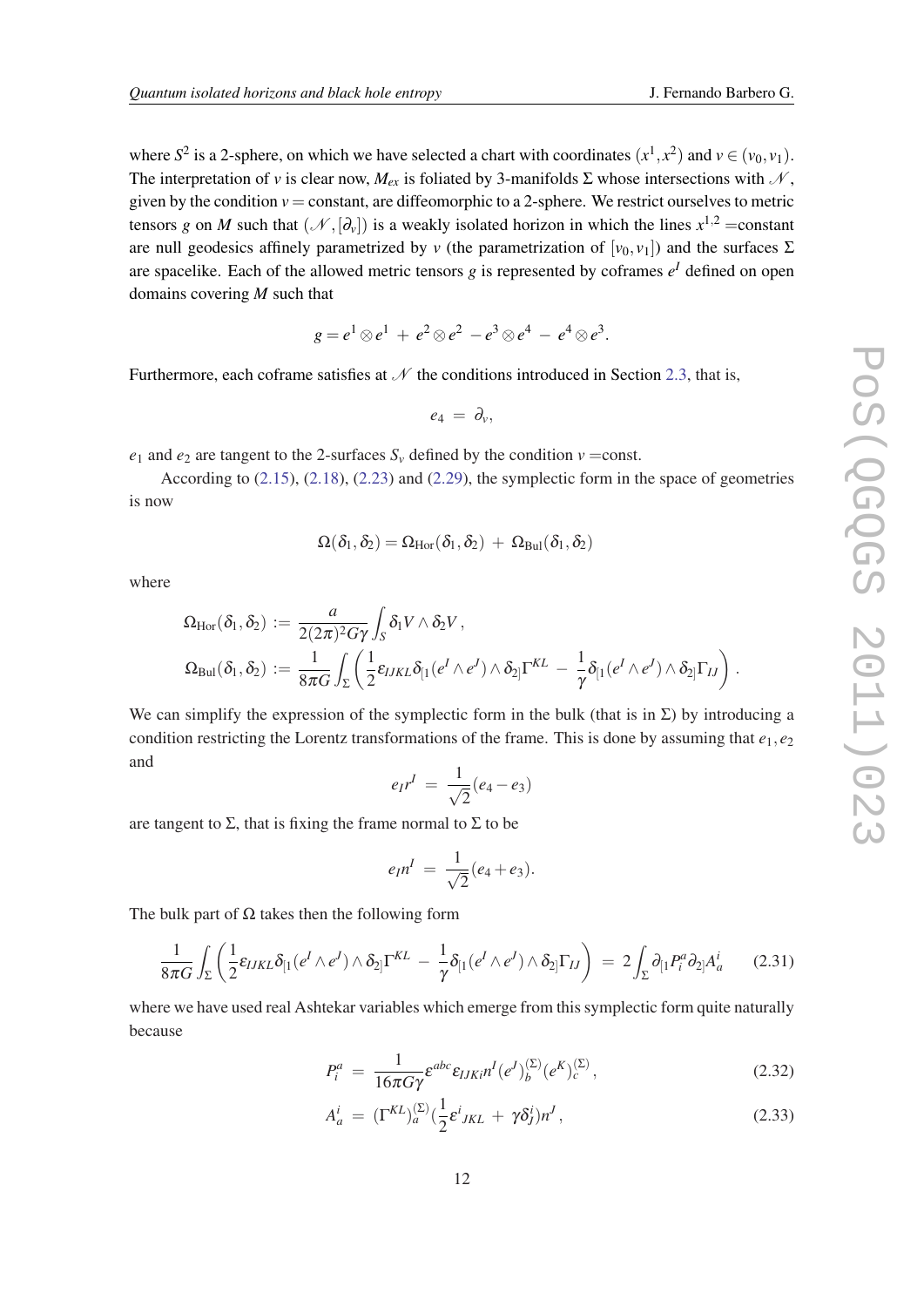<span id="page-12-0"></span>where  $P_i^a$  stands for  $P_1^a$ ,  $P_2^a$ , and  $P_i^a r^I$  and similarly for  $A_a^i$ .

In this approach, the fields *V* on *S* and *P*, *A* on  $\Sigma$  are subject to the *horizon constraint* [\[13](#page-25-0)]

$$
dV^{(S)} + \frac{(4\pi)^2 G\gamma}{a} \varepsilon_{abc} P_L^a r^L (dx^b \wedge dx^c)^{(S)} = 0.
$$
 (2.34)

The constraint (2.34) has a clear geometric meaning. It generates the gauge transformations defined by the rotations at each tangent space to *S*

$$
e'_1 = \cos 2\Lambda e_1 + \sin 2\Lambda e_2, \ e'_2 = -\sin 2\Lambda e_1 + \cos 2\Lambda e_2, \ e'_1 r^1 = e_1 r^1 \tag{2.35}
$$

where  $\Lambda: S \to \mathbb{R}$  is an arbitrary differentiable function, namely

$$
V' = V + d\Lambda, \qquad A''r_I = A^I r_I + 2d\Lambda, A'^1 = \cos 2\Lambda A^1 - \sin 2\Lambda A^2, \quad A'_2 = \sin 2\Lambda A_1 + \cos 2\Lambda A_2, P'_1 = \cos 2\Lambda P_1 + \sin 2\Lambda P_2, \quad P'_2 = -\sin 2\Lambda P_1 + \cos 2\Lambda P_2, \quad P'_1 r^I = P_I r^I.
$$
 (2.36)

This constraint will be used below in the integrated form, namely, for every non-self intersecting loop ∂s in S which has the interior  $s \subset S$ , the integrated version of the horizon constraint reads

$$
\frac{a}{2(4\pi)^2 G \gamma} \int_{\partial s} V + P_{s,r} = 0 \qquad (2.37)
$$

where

$$
P_{s,r} := \int_s P_L^a r^L \frac{1}{2} \varepsilon_{abc} dx^b \wedge dx^c \qquad (2.38)
$$

is the flux of the vector density  $P_I^a r^I$  along the 2-surface *s*.

#### 2.5 The *SU*(2) Chern-Simons formulation

In addition to the  $U(1)$  framework described before there is also a recent  $SU(2)$  approach for vacuum gravity which admits as symmetries all the rotations on the horizon [\[25](#page-26-0), [26](#page-26-0), [27](#page-26-0)]. In this approach one assumes the *spherical symmetry* of the spacetime geometry on the *isolated horizon* and consider only horizons with a fixed area. An isolated horizon (IH) is a WIH satisfying the additional condition that

$$
[\mathscr{L}_\ell,D]=0\,,
$$

where *D* is the intrinsic derivative operator defined in *N* by  $X^a D_a Y^b := X^a \nabla_a Y^b$ , where *X*, *Y* are vector fields tangent to  $\mathcal N$  and  $\nabla$  the Levi-Civita connection associated with g.

In this case the frame (gauge) fixing conditions are somewhat relaxed because neither *e*<sup>4</sup> is assumed to be  $\ell$  nor  $e_1$  and  $e_2$  are tangent to *S*. However, the time gauge is still fixed, that is,  $n^I e_I$ defined in the previous subsection is still assumed to be orthogonal to  $\Sigma$ . Upon those assumptions the horizon part of the symplectic form becomes

$$
\Omega_{\text{Hor}}(\delta_1, \delta_2) = \frac{a}{8\pi^2 (1 - \gamma^2) \gamma} \int_S \delta_1 A^i \wedge \delta_2 A^i, \qquad (2.39)
$$

which corresponds to that of a  $SU(2)$  Chern-Simons theory. Finally the form of the *horizon constraint* becomes now

$$
\left(\frac{1}{2}P_i^a\varepsilon_{abc}dx^a\wedge dx^b + \frac{a}{8\pi^2(1-\gamma^2)\gamma}F_i\right)^{(S)} = 0,
$$
\n(2.40)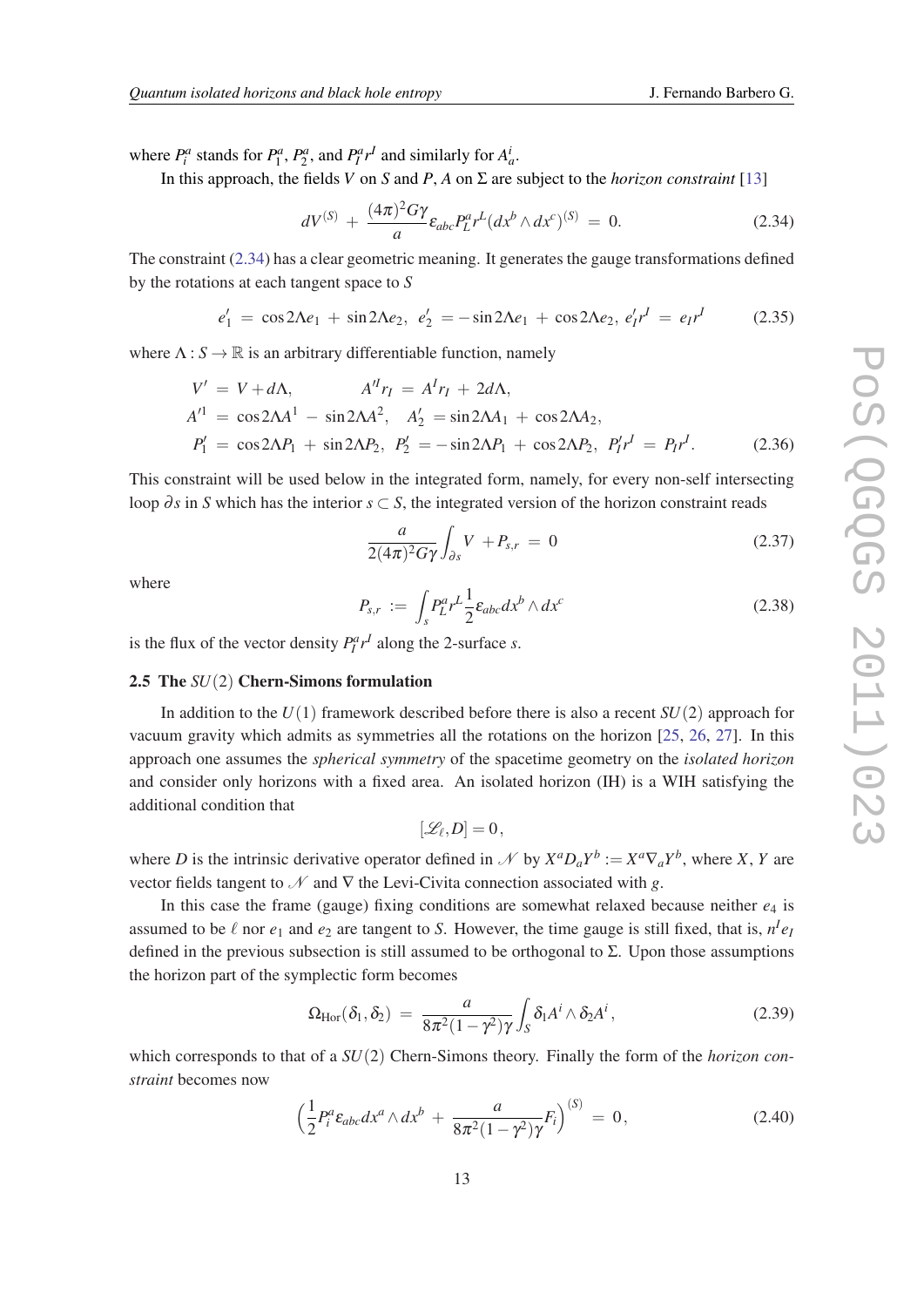where  $P_i$  and  $A^i$  are the same as above, and

$$
F^i = dA^i + \frac{1}{2} \varepsilon_{jk}^i A^j \wedge A^k.
$$

The constraint ([2.40\)](#page-12-0) generates *SU*(2) gauge transformations on *S* and coincides, modulo some factors involving the Immirzi parameter, with the constraint given in [\[11](#page-25-0)] before performing the customary partial gauge fixing leading to the  $U(1)$  model. Notice, however [[45](#page-27-0)], that the remaining two conditions obtained by projecting [\(2.40](#page-12-0)) with respect to two independent internal directions orthogonal to  $r<sup>I</sup>$ , together with the gauge fixing conditions GF1-GF3 given in Section [2.3](#page-7-0), should be solved. This must be done classically (i.e. before quantizing) though this was not the path followed in the original papers on the subject where, instead, the additional conditions were implemented *weakly* in the quantized version. This, together with the fact that the  $U(1)$  model does not use spherical symmetry, are some of the reasons that explain the discrepancy of both approaches.

#### 3. Quantum isolated horizons

The Hamiltonian analysis of general relativity in the presence of isolated horizon inner boundaries leads to the introduction of a Hilbert space built as the tensor product of a bulk Hilbert space and a horizon Hilbert space,  $\mathscr{H}_{\rm Kin}^k = \mathscr{H}_{\rm Hor}^k \otimes \mathscr{H}_{\rm Bul}$ . Here the bulk degrees of freedom are associated with the Cauchy surface  $\Sigma$  and the horizon degrees of freedom with the intersection of  $\Sigma$  with the isolated horizon  $S = \Sigma \cap \mathcal{N}$ . The bulk Hilbert space admits a basis spanned by spin networks that are allowed to intersect the horizon *S*. These intersections are known as *punctures* and carry quantum numbers *j<sup>I</sup>* , labeling *SU*(2) irreducible representations associated with the intersecting edges. They also carry quantum numbers  $m<sub>I</sub>$  defined by projecting the spin vectors with respect to any space-like vector field on the horizon (that can be defined with the help of extra privileged structures when available). In any case the horizon Hilbert space  $\mathcal{H}_{\rm Hor}^k$  corresponds to a Chern-Simons (CS) theory with level  $k \in \mathbb{N}$ . As mentioned above, this may have either  $U(1)$  or  $SU(2)$  as gauge group depending on the details of the treatment. The difference between them is the different role played by symmetry requirements and the treatment of the *quantum boundary conditions*. These are the quantum counterparts of equations [\(2.37](#page-12-0)) and ([2.40\)](#page-12-0), respectively. They generate the gauge transformations on the horizon. The classical isolated horizon boundary conditions imply that the connection is reducible on the horizon. This means that there exist internal vectors on the sphere such that their covariant derivatives are zero. As explained in section [2.4](#page-8-0), a particular choice  $r<sup>j</sup>$ for this vector can be interpreted as a partial gauge fixing condition for the *SU*(2) connection that implements a symmetry reduction from  $SU(2)$  to  $U(1)$ . This is the path followed in the original treatment [\[11](#page-25-0)], where the only component of the boundary conditions that is promoted to a quantum operator and implemented  $\dot{a}$  la Dirac is the  $r<sup>I</sup>$ -projection of equation ([2.40\)](#page-12-0) (see [\[42](#page-26-0)] for a discussion on this issue). On the other hand, in the *SU*(2) treatment the full set of conditions are promoted to quantum operators and enforced on the physical states without any gauge fixing.

In the *U*(1) case [[11](#page-25-0), [12\]](#page-25-0) the horizon Hilbert space  $\mathcal{H}_{\text{Hor}}^k$  depends on the level  $k \in \mathbb{N}$  of the quantum CS-theory. This fixes the prequantized value of the area of the isolated horizon to the value  $a_k = 4\pi \gamma \ell_P^2 k$ . The Hilbert space is spanned by  $U(1)$ -CS basis states  $|(c_1,\ldots,c_N)\rangle_{\text{Hor}}^k$  defined on the punctured sphere. They are labeled by ordered sequences of non-zero congruence classes of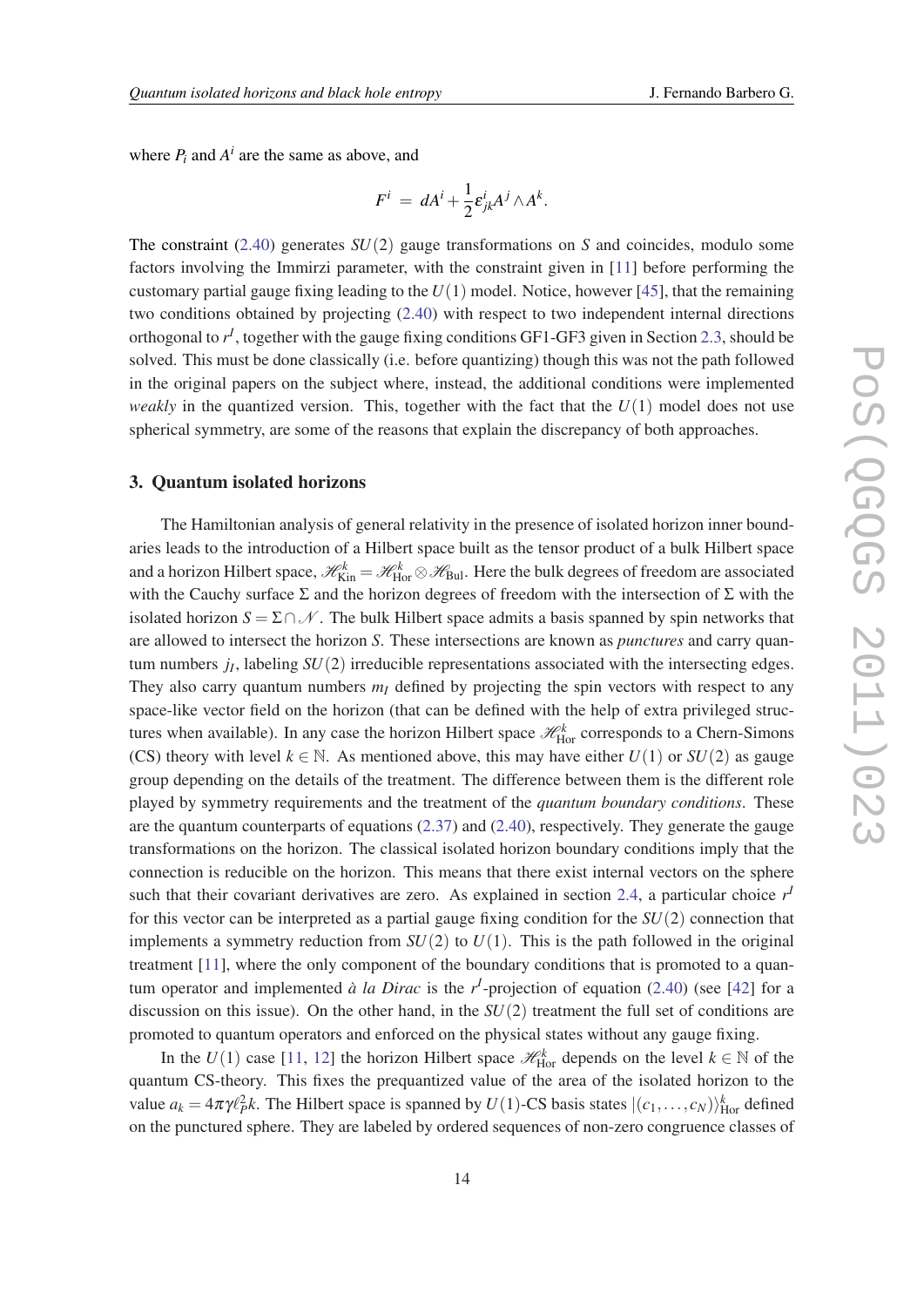integers modulo *k*. Each of the labels  $c_I$  is an integer number in the set  $\{1, 2, ..., k - 1\}$  and labels the quantized deficit angle  $4\pi c_I/k$  of the *I*-th puncture. The spherical topology of the horizon *S* imposes an additional restriction on the curvature that translates into the following condition

$$
\sum_{I} c_I = 0 \pmod{k},
$$

for the labels in a given sequence  $(c_1, \ldots, c_N)$ . The CS-labels  $(c_I)$  are related, via the quantized isolated horizon boundary condition [\(2.37\)](#page-12-0), to the *quantum geometric* labels *m<sup>I</sup>* corresponding to the *j<sup>I</sup>* representation of the edge piercing the horizon at the corresponding puncture. The condition that they must satisfy is

$$
c_I = -2m_I \pmod{k},
$$

where  $m_I \in \{-j_I, -j_I + 1, \ldots, j_I\}$ . This restriction on the form of the basis states  $|(c_I)\rangle_{\text{Hor}}^k \otimes$  $|(j_I, m_I), \dots \rangle_{\text{Bul}}$  of  $\mathcal{H}_{\text{Kin}}^k$  is the quantum counterpart of the isolated horizon boundary condition.

In the *SU*(2) proposal [[25,](#page-26-0) [26](#page-26-0)] the horizon Hilbert space is that of a *SU*(2) Chern Simons theory with a level *k* corresponding to the same prequantized value of the area. The quantum states are labeled now by representations  $s_I$  of the quantum group  $SU(2)_a$ . The quantum matching conditions, ([2.40\)](#page-12-0) in this case, leads to an identification of these labels with the *j<sup>I</sup>* , that is, the labels associated with the edges of the spin network piercing the horizon at the punctures.

### 4. Black hole entropy

The quantum states of the horizon belonging to  $\mathcal{H}_{\text{Hor}}^k$  and compatible with a given value of the area are responsible for the black hole entropy. Given a bulk state vector labeled by a spin network piercing the isolated horizon, it is possible to assign an area to the horizon as the eigenvalue of the area operator given by

$$
a^{\text{LQG}}(j_{I}, m_{I}) = 8\pi \gamma \ell_{P}^{2} \sum_{I} \sqrt{j_{I}(j_{I} + 1)}, \qquad (4.1)
$$

where the  $j_I$  are the labels of the edges at the punctures. At this point it is important to mention that two types of areas related to the horizon. The first is the prequantized area  $a_k$  that must be introduced in the quantization of the CS theory. The second is the area eigenvalue assigned to the horizon by the spin network and given by (4.1). In principle it would be desirable to take both areas as equal. However, the fact that  $a_k$  is not an element of the area spectrum precludes us from doing this.<sup>7</sup> In practice this difficulty is sidestepped by introducing an area interval  $[a_k - \delta, a_k]$ with a large enough  $\delta$  ensuring the presence of a prequantized value of the area in it. Though this may seem an *ad hoc* way to solve this problem, the introduction of certain intervals is, in fact, customarily used in statistical mechanics to define some relevant ensembles (the microcanonical in particular). The ultimate reason why this is acceptable relies on the fact that, in an appropriate thermodynamic limit, the value of the entropy is independent of the width of the interval. Actually, it is possible to consider intervals of the form  $[a_0, a_k]$  (with  $a_0$  being the lowest area eigenvalue) to simplify the computations. The consideration of the thermodynamic limit is also important for

<sup>7</sup>We want to point out, nonetheless, the existence of other choices for the horizon area operator *within* the LQG approach [\[43](#page-26-0)], with evenly spaced area eigenvalues, in which this problem disappears.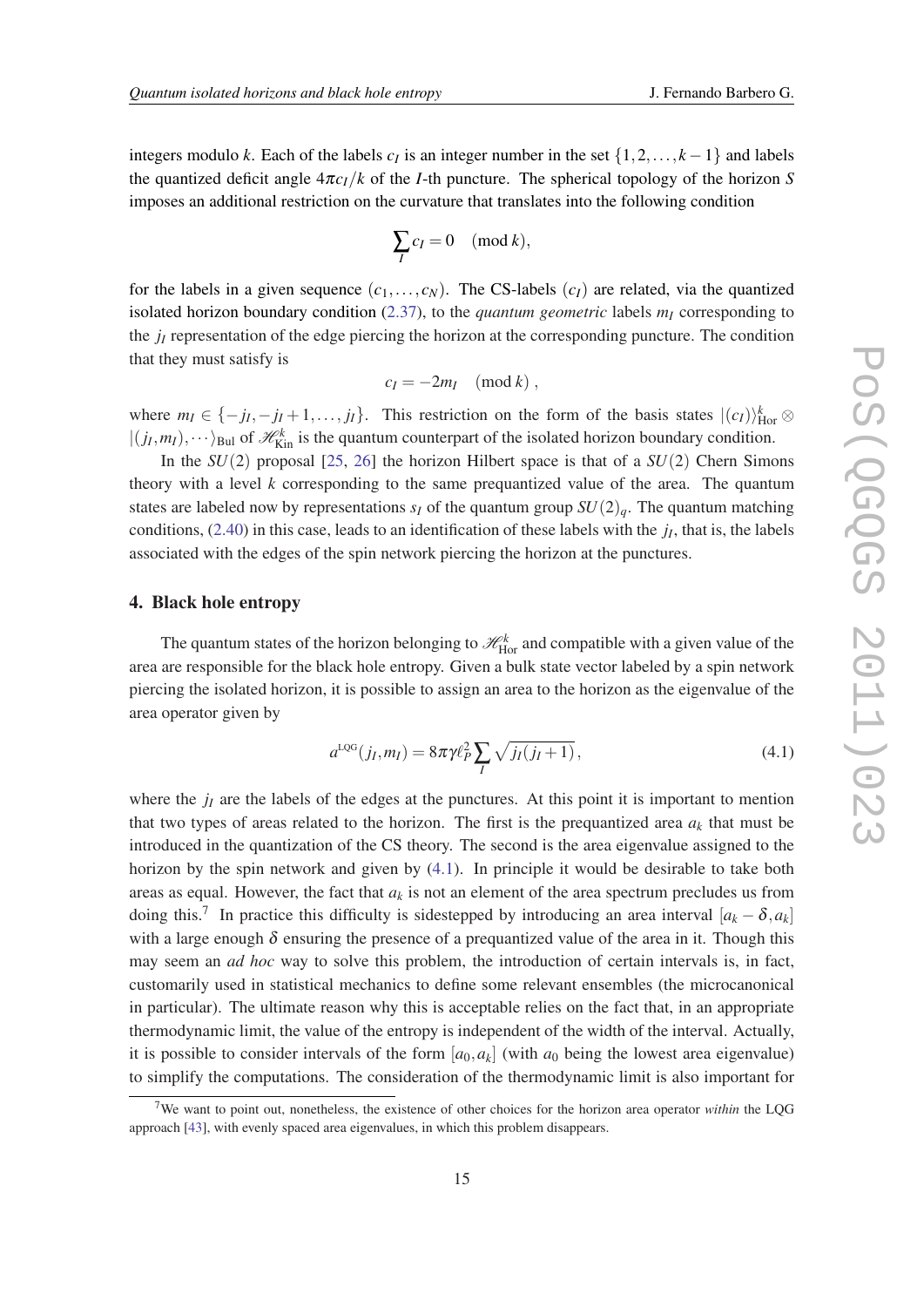<span id="page-15-0"></span>conceptual reasons related to the smoothness properties of the entropy. To be usable in standard thermodynamics the entropy must satisfy some regularity requirements, for example it must be a differentiable function of the energy (otherwise it is impossible to define the temperature). As shown in the classic paper by Griffiths [\[44\]](#page-27-0) this is guaranteed in the thermodynamic limit.

An important comment to be made at this point concerns the use of area ensembles. The standard framework of statistical mechanics is based on the use of *energy* ensembles. Both the standard microcanonical and canonical ensembles are defined in terms of the energy. The statistical entropy of a gas is obtained, for example, by counting the number of energy eigenstates below a given fixed energy value *E*. The partition function, in its stead, is obtained by adding *e* −β*E<sup>n</sup>* for all the possible energy eigenvalues (taking into account their degeneracies). In the case of black holes in LOG the role of the energy is played by the area [\[7\]](#page-25-0). This is somehow a necessity in the formalism as this is the only geometric/physical quantity that can be assigned in a natural way to the horizon by a given bulk spin network (see however [\[45](#page-27-0)] for a more elaborate point of view on this issue). The actual definition of the black hole entropy is performed by tracing out over the bulk states to obtain a density matrix describing a maximal entropy mixture of surface states with eigenvalues in the area interval of our choice.

In order to obtain the statistical entropy in the area microcanonical ensemble the relevant combinatorial problem in the  $U(1)$  framework, as explained at length in [\[12](#page-25-0)], consists on counting the sequences  $(c_I)$  of non-zero elements of  $\mathbb{Z}_k$  satisfying  $c_1 + \cdots + c_N = 0$ , and such that the condition  $c_I = -2m_I (mod k)$  is satisfied for *permissible* spin components  $(m_I)$ . In this context we say that such a sequence of  $m<sub>I</sub>$  labels is permissible if there exists a sequence of non-vanishing spins  $(j<sub>I</sub>)$ such that each  $m<sub>I</sub>$  is one of the spin components of  $j<sub>I</sub>$  and

$$
a_k - \delta \le a^{\text{LQG}}(j_I, m_I) = 8\pi \gamma \ell_P^2 \sum_I \sqrt{j_I(j_I + 1)} \le a_k. \tag{4.2}
$$

In practice, the counting of *c*-labels amounts to the determination of the dimension of the Hilbert subspace of  $\mathcal{H}_{\text{Hor}}^k$  describing the black hole degrees of freedom.

A final, and somewhat unexpected, advantage of introducing an area interval is the possibility of simplifying the actual computation of the entropy by restating the combinatorial counting problem in simpler terms. Specifically, by employing an interval of the form [0,*ak*], Domagala and Lewandowski [[14\]](#page-26-0) proved that the black hole entropy can be obtained by the following prescription involving only the *bulk* labels *m<sup>I</sup>* :

**DL-black hole entropy** [[14\]](#page-26-0): The entropy  $S^{DL}_{stat}$  of a quantum horizon of classical area  $a_k$  according *to the Ashtekar-Baez-Corichi-Krasnov (ABCK) framework is*

$$
S_{\text{stat}}^{\text{DL}}(a_k) = \log \Omega^{\text{DL}}(a_k),
$$

*where*  $\Omega^{DL}(a_k)$  *is 1 plus the number of all the finite, arbitrarily long, sequences*  $(m_1, \ldots, m_N)$  *of non-zero half integers, such that the following equality and inequality are satisfied:*

$$
\sum_{I=1}^{N} m_I = 0, \tag{4.3}
$$

$$
\sum_{I=1}^{N} \sqrt{|m_I|(|m_I|+1)} \le \frac{a_k}{8\pi \gamma \ell_P^2}.
$$
\n(4.4)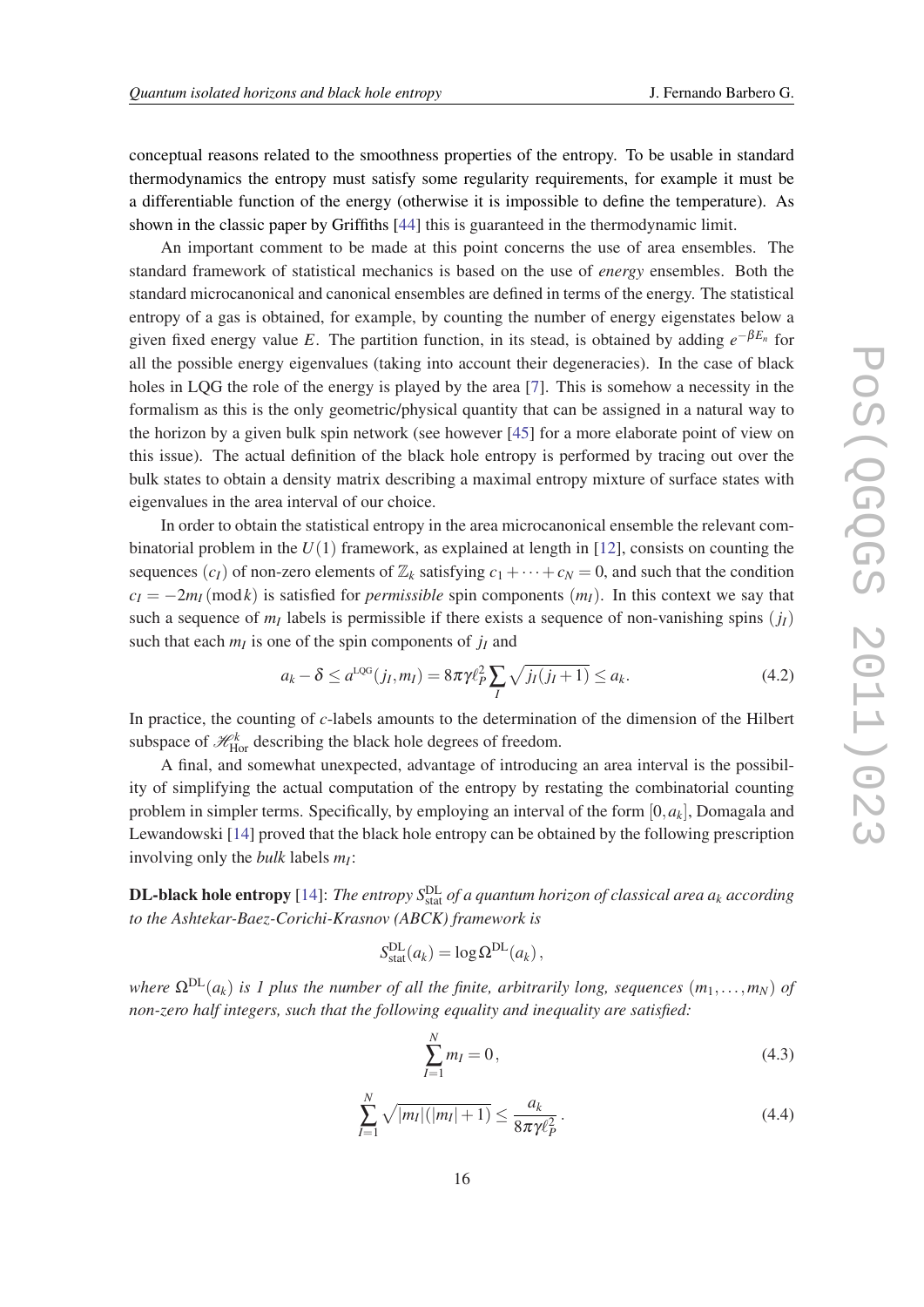#### *The extra term 1 above comes from the trivial sequence.*

To show that this simplification is possible one has to build a bijection between the sequences  $(c_I)$  satisfying the conditions made explicit above, and the sequences  $(m_I)$  that appear in the preceding prescription. By doing this we show that it is equivalent to count the sequences  $(c_I)$  or the  $(m<sub>I</sub>)$ . Let us suppose first that we are given a sequence  $(m<sub>I</sub>)$  satisfying ([4.3](#page-15-0)) and [\(4.4\)](#page-15-0). If we take now  $c_I = -2m_I \pmod{k}$  and  $j_I = |m_I|$  the sequence  $(c_I)$  obviously satisfies the conditions  $c_1 + \cdots + c_N = 0$  and  $c_I = -2m_I \pmod{k}$ . Also, the sequence  $(m_I)$  is trivially permissible (just consider  $j_I = |m_I|$ ). Conversely, if we are given a sequence  $(c_I)$  satisfying the conditions necessary for it to be counted in the computation of the entropy we can find a unique sequence  $(m<sub>I</sub>)$  satisfying ([4.3\)](#page-15-0) and ([4.4\)](#page-15-0). To see this we follow [\[14](#page-26-0)]. Suppose that we are given one of the prequantized values for the area corresponding to the CS level *k*. Now the condition  $c_1 + \cdots + c_N = 0$  implies that

$$
\sum_{I=1}^{N} m_I = \frac{kL}{2}, \quad L \in \mathbb{Z}.
$$
\n(4.5)

In order to find a permissible sequence of spin components  $(m<sub>I</sub>)$  the following chain of inequalities is useful

$$
a_{k} = 4\pi\gamma \ell_{P}^{2} k \ge 8\pi\gamma \ell_{P}^{2} \sum_{I=1}^{N} \sqrt{j_{I}(j_{I}+1)}
$$
  
\n
$$
\ge 8\pi\gamma \ell_{P}^{2} \sum_{I=1}^{N} \sqrt{|m_{I}|(|m_{I}|+1)}
$$
  
\n
$$
> 8\pi\gamma \ell_{P}^{2} \sum_{I=1}^{N} |m_{I}| > 8\pi\gamma \ell_{P}^{2} |\sum_{I=1}^{N} m_{I}|
$$
  
\n
$$
= 4\pi\gamma \ell_{P}^{2} k |L|, \qquad (4.6)
$$

where we have made use of (4.5) in the last step. As a consequence we see that *L* must vanish and, hence, the sought for sequence  $(m<sub>I</sub>)$  must satisfy the condition [\(4.3\)](#page-15-0), known in the literature as the *projection constraint*. Another inequality that we can read off from the previous chain is

$$
\sum_{I=1}^N |m_I| < \frac{k}{2},
$$

which implies that  $|m_I| < k/2$  for  $I = 1, ..., N$ . This restriction on the possible values for each  $m_I$ is such that there is only a single choice for  $m<sub>I</sub>$  that satisfies the condition  $c<sub>I</sub> = -2m<sub>I</sub>$ (mod*k*) for the given *c<sup>I</sup>* . We conclude then that there is a unique permissible sequence (*mI*) associated with the given  $(c_I)$  and also that it must satisfy the projection constraint.

Notice that the entropy  $S_{\text{stat}}^{\text{DL}}(a)$  is defined *only* for area the prequantized area values  $a_k$ . However, following the proposal by [[16,](#page-26-0) [17\]](#page-26-0) we will extend the definition to arbitrary values of  $a \in [0, \infty)$  by just requiring that

$$
\sum_{I=1}^N \sqrt{|m_I|(|m_I|+1)} \leq \frac{a}{8\pi\gamma\ell_P^2}.
$$

This extension is partially justified by the fact that something similar is done in the standard treatments of the microcanonical ensemble and also because the detailed form of the area spectrum of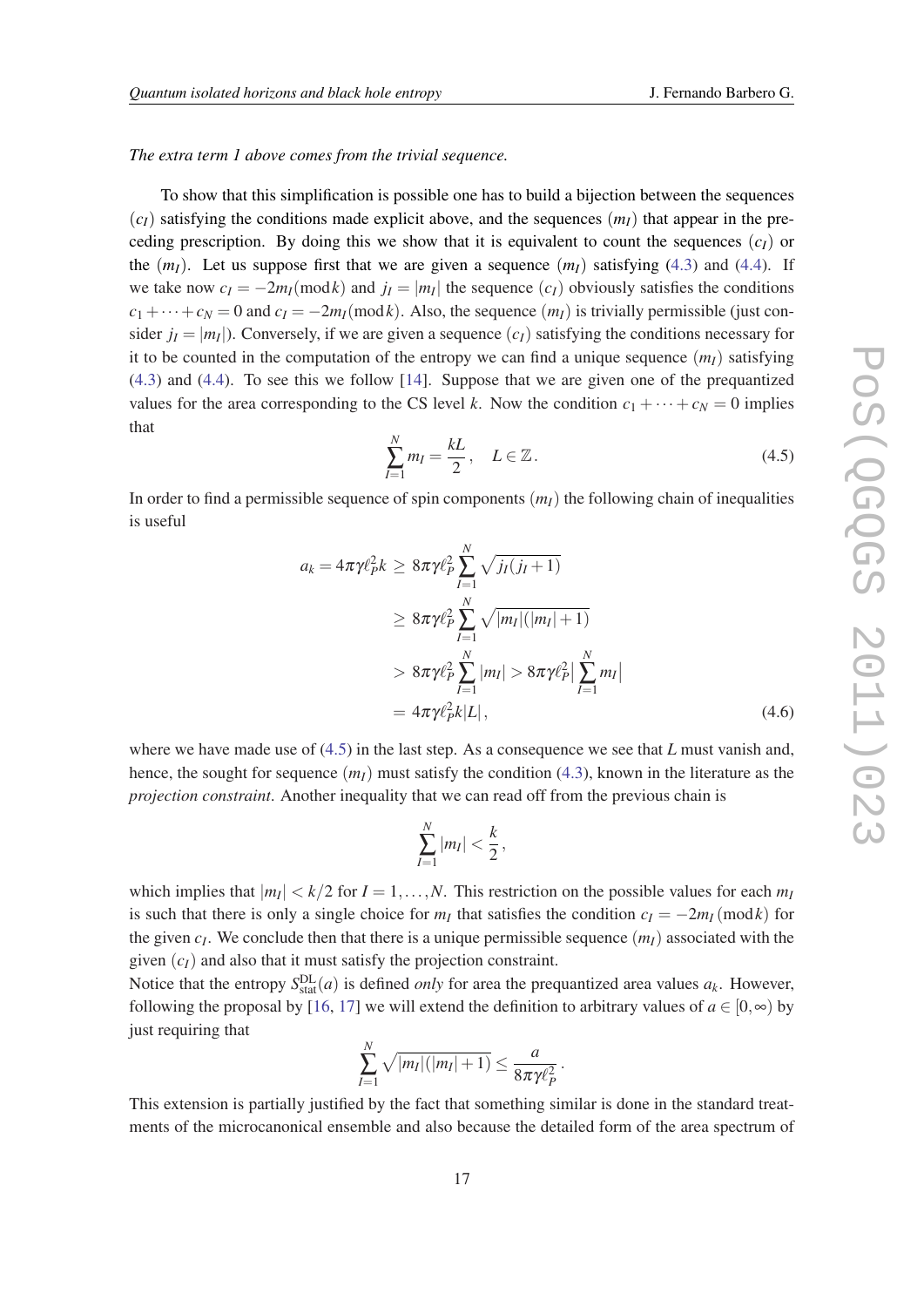loop quantum gravity is one of the main predictions of the formalism. In the following we will write areas in units of  $4\pi\gamma\ell_P^2$  unless stated otherwise. It is important to stress at this point that the foregoing rephrasing of the combinatorial problem that must be solved to compute the entropy does not change the fact that what we really want to count are some Chern-Simons states on the horizon. The use of the  $m_I$  labels is a (very) useful simplifying device but nothing more.

A reasoning along the lines presented above leads to the statement of the combinatorial problem in the *SU*(2) case. Now the entropy is obtained by counting states in the *SU*(2) Chern-Simons phase space. The quantum boundary condition and the introduction of an area interval lead to a combinatorial problem in which one has to count sequences of spin labels  $(j_l)$ , associated with the spin network edges piercing the horizon with a degeneracy factor related to the dimension of the invariant subspace of  $Inv(\otimes_I[j_I])$ . Specifically:

**ENP-black hole entropy.** The entropy  $S_{stat}^{END}(a_k)$  of a quantum horizon of the classical area  $a_k =$  $4\pi\gamma\ell_P^2$ k (when  $\gamma$   $\leq$   $\sqrt{3}$ ) is defined as

$$
S_{\text{stat}}^{\text{ENP}}(a_k) = \log \Omega^{\text{ENP}}(a_k),
$$

*where*  $\Omega^{\text{ENP}}(a_k)$  *is 1 plus the number of all the finite, arbitrarily long, sequences*  $(i_1, \ldots, j_N)$  *of non-zero half integers j<sup>I</sup> satisfying*

$$
8\pi\gamma\ell_P^2\sum_{I=1}^N\sqrt{j_I(j_I+1)}\leq a_k
$$

and counted with a multiplicity given by the dimension of the invariant subspace  $\text{Inv}(\otimes_I[j_I]).$ 

A nice feature of this approach is the fact that one can ultimately think of the spin network state representing a quantum black as one in which all the edges that pierce the horizon are bundled together in a single vertex labeled with an intertwiner belonging to the invariant subspace of  $\otimes_I[j_I];$ (see [\[46](#page-27-0)] for more details). Moreover, it is important to point out that the most relevant part of the counting problem in this setting essentially coincides with the heuristic proposal by Ghosh and Mitra [[47\]](#page-27-0).

#### 4.1 Combinatorics: precision countings

In this section we describe step by step the resolution of the combinatorial problems that must be solved to compute the entropy according to the  $U(1)$  prescription (a simple modification of the procedure can be used to solve the problem for the *SU*(2) case and other models [\[47](#page-27-0), [48](#page-27-0)]). The steps that must be followed are [[22\]](#page-26-0):

**Step 1.** Fix a given value of the area *a* and find the possible choices of half integers  $|m_I| \neq 0$ satisfying

$$
\sum_{I=1}^{N} \sqrt{|m_I|(|m_I|+1)} = \frac{a}{2}.
$$

Notice that we are considering the possible choices of  $|m_I|$  as the elements of a multiset (and hence there is no ordering of the labels). In other words, at this stage we only find out how many times each spin component appears.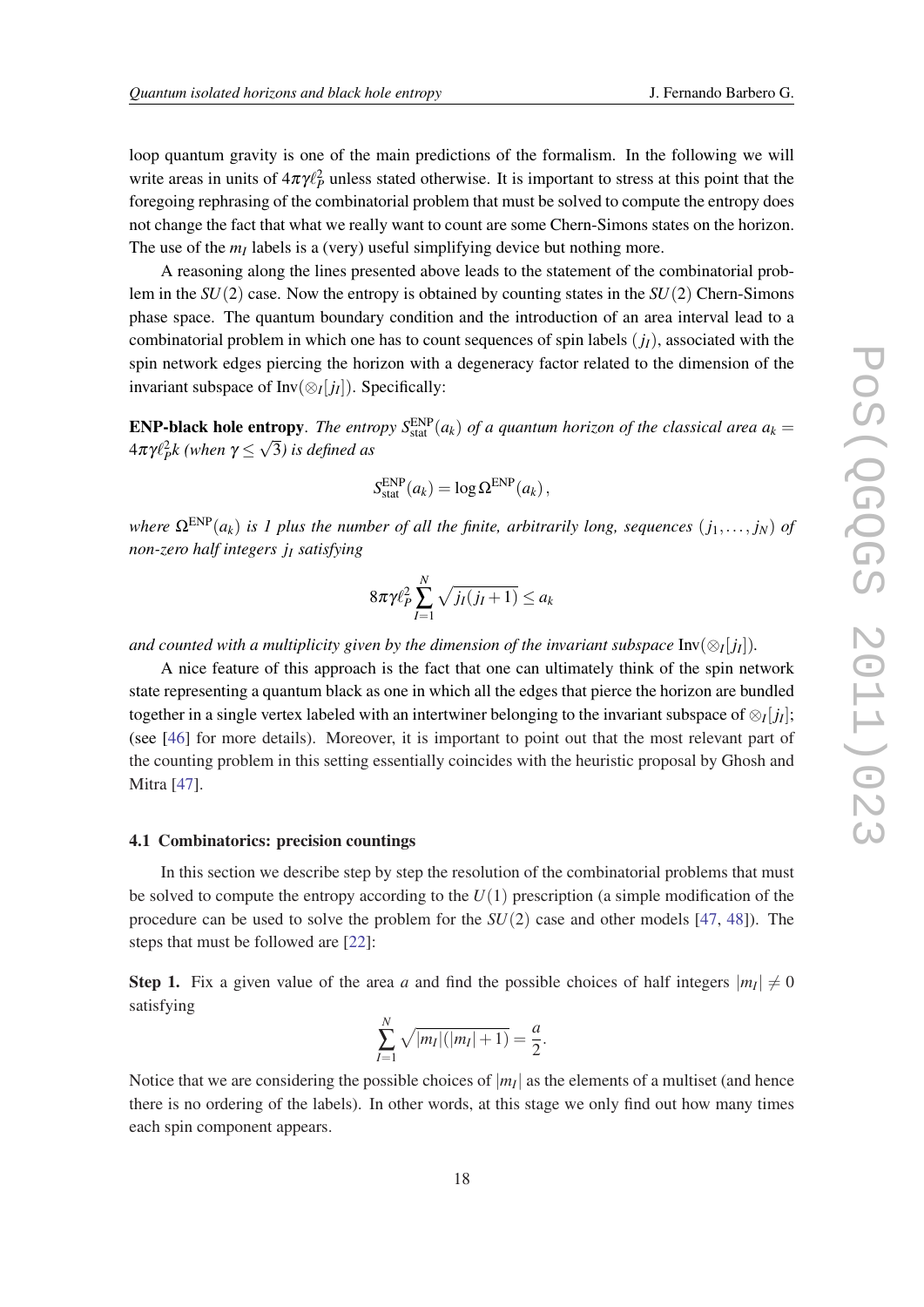Step 2. Count the different ways to reorder the previous multisets.

**Step 3.** Count the different ways of introducing signs in the sequences  $(|m_I|)$  in the previous step in such a way that  $\sum_{I} m_{I} = 0$ .

Step 4. Repeat this procedure for each area eigenvalue smaller than *a* and finally add the number of sequences obtained in each case.

The solution to the combinatorial problem described above can be encoded with the help of a *generating function*. The coefficients of its expansion give the number of configurations that must be counted to compute the entropy. The derivation of the generating functions follows the steps given above. In fact, by following them it is not difficult to find out their final form. To see how this is done for the different models considered in the literature see [\[49](#page-27-0), [50](#page-27-0), [22\]](#page-26-0).

The generating functions for the *U*(1) and *SU*(2) combinatorial problems are

$$
G^{\text{DL}}(z, x_1, x_2, \ldots) = \left(1 - \sum_{i=1}^{\infty} \sum_{\alpha=1}^{\infty} (z^{k'_{\alpha}} + z^{-k'_{\alpha}}) x_i^{y_{\alpha}^i} \right)^{-1},
$$
  

$$
G^{\text{ENP}}(z, x_1, x_2, \ldots) = -\frac{(z - z^{-1})^2}{2} \left(1 - \sum_{i=1}^{\infty} \sum_{\alpha=1}^{\infty} \left(\frac{z^{k'_{\alpha}+1} - z^{-k'_{\alpha}-1}}{z - z^{-1}}\right) x_i^{y_{\alpha}^i}\right)^{-1}.
$$

These generating functions depend, in principle, on a variable *z* (introduced to take into account the projection constraint or the dimension of the invariant subspace in the *SU*(2) case) and an infinite number of variables  $x_i$  associated with some square-free numbers  $p_i$  that appear when the eigenvalues of the area spectrum are written in the form  $\sum_{j} q_{j} \sqrt{p_{j}}$  with  $q_{j} \in \mathbb{N}$ . The infinite sequence of pairs of positive integers  $(k^i_\alpha, y^i_\alpha)$  are the solutions to the Pell equations (one for each squarefree number *pi*)

$$
(k+1)^2 - p_i y^2 = 1.
$$

For finite areas we only have a finite number of squarefrees  $p_i$  and we only need to consider the finite set of variables associated with them. For example [\[22\]](#page-26-0), if we restrict ourselves to areas  $a$  < 18, the only variables that we need to write explicitly in the generating functions are  $x_1, x_2, x_3$ ,  $x_4, x_5, x_7, x_9, x_{10}, x_{18}, x_{22}, x_{27}, x_{88}, x_{119}, x_{156}, x_{198}$  and in the  $U(1)$  case we can write:

$$
G^{\text{DL}}(z, x_1, x_2, x_3, x_4, x_5, x_7, x_9, x_{10}, x_{18}, x_{22}, x_{27}, x_{88}, x_{119}, x_{156}, x_{198})
$$
\n
$$
= \left(1 - (z^2 + z^{-2})x_1^2 - (z^{16} + z^{-16})x_1^{12} - (z + z^{-1})x_2 - (z^6 + z^{-6})x_2^4 - (z^8 + z^{-8})x_3^4 - (z^4 + z^{-4})x_4^2 - (z^7 + z^{-7})x_5^3 - (z^9 + z^{-9})x_7^3 - (z^{14} + z^{-14})x_9^4 - (z^3 + z^{-3})x_{10} - (z^{10} + z^{-10})x_{18}^2 - (z^5 + z^{-5})x_{22} - (z^{12} + z^{-12})x_{27}^2 - (z^{11} + z^{-11})x_{88} - (z^{13} + z^{-13})x_{119} - (z^{15} + z^{-15})x_{156} - (z^{17} + z^{-17})x_{198}\right)^{-1}.
$$

The coefficients  $[z^0][x_1^{q_1} \cdots x_{198}^{q_{198}}]G^{DL}$  tell us the values of the number of configurations obtained after following the first three steps in the previous procedure for areas of the form  $a = q_1 \sqrt{2} + \cdots + q_n$  $q_{198}\sqrt{323}$  (where some of the integer coefficients  $q_i$  are allowed to be zero). For example, for  $a = 4\sqrt{2} + \sqrt{3} + \sqrt{15}$  we get  $[z^0][x_1^4x_2x_{10}]G^{\text{DL}} = 24$ .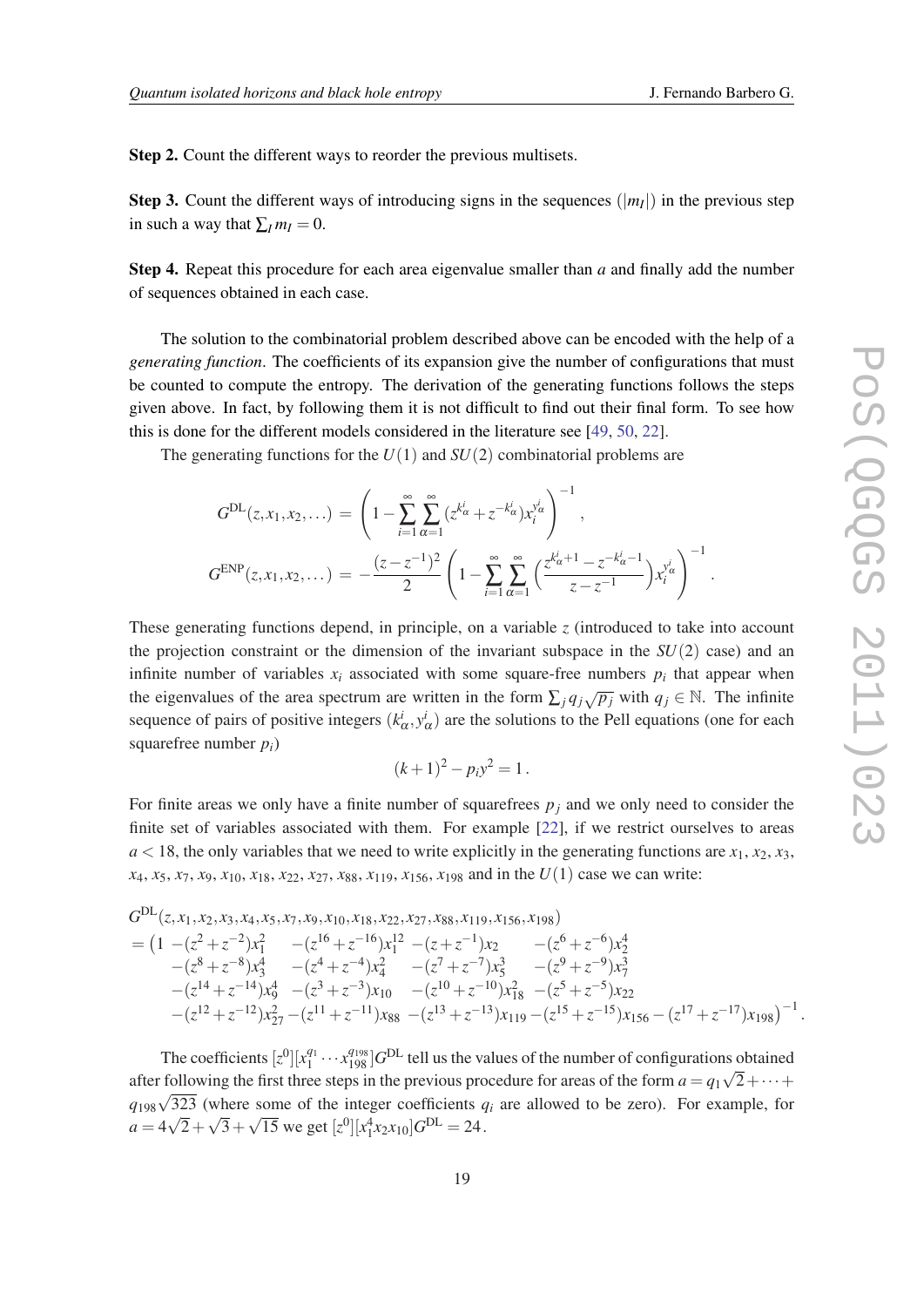

Figure 2: Plot of the black hole statistical entropy  $S_{stat}^{DL}$  in the  $U(1)$  case for a range of area values between  $a = 14$  and  $a = 18$  (in units of  $4\pi\gamma l_P^2$ , where  $\gamma$  is the Immirzi parameter and  $\ell_P$  the Planck length). Notice the staircase structure.

These results can be directly used to plot the exact values of the entropy as a function of the area and study the detailed step structure found by the authors of [\[16](#page-26-0)]. An example can be seen in Figure 2.

The final step in the preceding list consists in adding up the numbers obtained in steps 1-3 for all the possible area eigenvalues. The most practical way to do this is by using Laplace transforms. The reason why this is so  $[49]$  $[49]$  is because staircase functions such as the statistical entropy  $S_{stat}^{DL}$ can be written as sums of Heaviside step functions of the form  $\theta$ ( $a - a_0$ ) (with jumps at the points  $a = a_0$ ) with coefficients appropriately chosen to describe the height of the steps. As the location and amplitude of the steps is encoded in the generating functions given before and the Laplace transform of a step function is simply

$$
\mathscr{L}(\theta(a-a_0);s) = \frac{e^{-a_0s}}{s}
$$

it is straightforward to find an integral representation for the entropy as an inverse Laplace-Fourier transform (the Fourier part is related to the implementation of the projection constraint in the *U*(1) case or the counting associated with the dimension of the invariant subspace in the *SU*(2) one).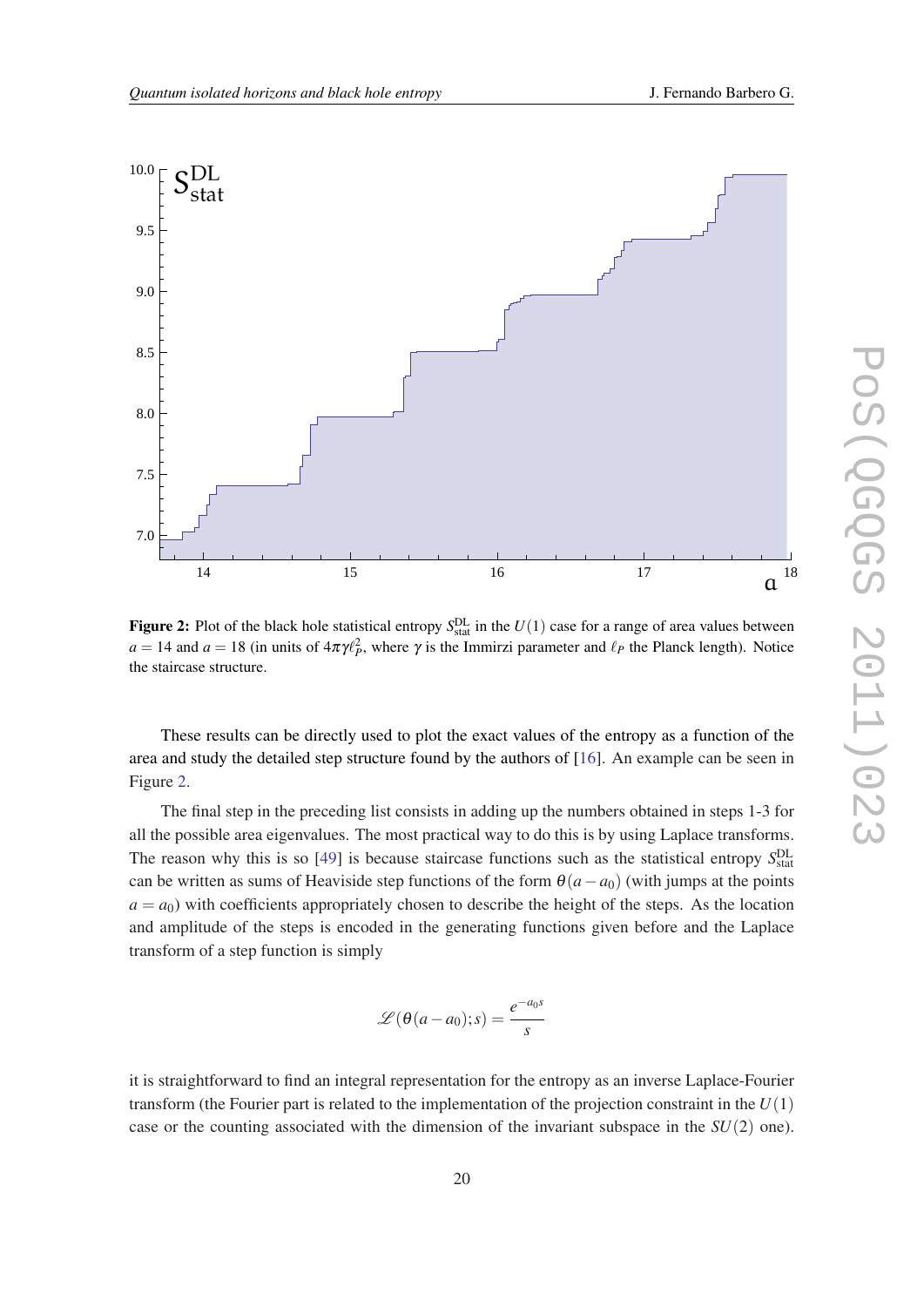<span id="page-20-0"></span>The relevant expressions for the entropy are

$$
\exp S_{\text{stat}}^{\text{DL}}(a) = \frac{1}{(2\pi)^2 i} \int_0^{2\pi} \int_{x_0 - i\infty}^{x_0 + i\infty} \left(1 - 2\sum_{k=1}^\infty e^{-s\sqrt{k(k+2)}} \cos \omega k\right)^{-1} e^{as} ds d\omega, \tag{4.7}
$$

$$
\exp S_{\text{stat}}^{\text{EMP}}(a) = \frac{2}{(2\pi)^2 i} \int_0^{2\pi} \int_{x_0 - i\infty}^{x_0 + i\infty} \sin^2 \omega \left(1 - \sum_{k=1}^{\infty} \frac{\sin(k+1)\omega}{\sin \omega} e^{-s\sqrt{k(k+2)}}\right)^{-1} e^{as} \, \text{d} s \, \text{d}\omega. \tag{4.8}
$$

#### 4.2 Asymptotics

Two relevant questions regarding the statistical entropy are its asymptotic behavior as a function of the area (or, in other words, check that the Bekenstein-Hawking law is indeed satisfied) and the study of the persistence of the equally spaced staircase structure for large areas. In any case we want to mention at this point that the (necessary) consideration of the thermodynamic limit provides an important new perspective regarding the latest issue.

The asymptotic behavior for large areas was first derived by Meissner by looking at the singularity structure of the Laplace transform (4.7) that expresses the entropy [\[15](#page-26-0)]. In the *SU*(2) case a similar approach [\[50](#page-27-0)] can be used. The final result of these analyses are the following asymptotic expansions for the entropy as a function of the area (measured in units of  $4\pi\ell_P^2\gamma$ )

$$
S_{\text{stat}}^{\text{DL}}(a) \sim \alpha_0^{\text{DL}}a - \frac{1}{2}\log a + o(\log a),
$$
  

$$
S_{\text{stat}}^{\text{ENP}}(a) \sim \alpha_0^{\text{ENP}}a - \frac{3}{2}\log a + o(\log a).
$$

The values of  $\alpha_0^{\text{DL}}$  and  $\alpha_0^{\text{ENP}}$  are given by the position of the largest real pole of the integrands for  $\omega = 0$  in (4.7) and (4.8). By choosing the value of  $\gamma$  in an appropriate way it is possible to reproduce the Bekenstein-Hawking law with the right 1/4 coefficient. It is important to realize that the coefficients of the subdominant corrections are independent of the value of γ and *differ* for the *U*(1) and *SU*(2) cases. These subdominant corrections are important in order to compare our results with the ones obtained in other approaches (for example in string inspired models). A good discussion of this issue appears in the interesting paper by Carlip [[51\]](#page-27-0).

As far as the issue of the persistence of the equally spaced staircase structure is concerned, the best approach is to partition the set of black hole configurations in such a way that the individual steps are singled out. Actually there is a very efficient way to do this by using generating functions that can be directly obtained from the ones given above [\[24](#page-26-0)]. In fact, it is possible to obtain generating functions for each of the individual steps. As these steps can be understood as unnormalized probability distributions it is possible to find smooth approximations for them by computing the relevant moments (the mean and the variance). The specific form of these moments in terms of the integer label that enumerates the steps is such that the equal spacing between them is easily derived and, most importantly, the variance that measures the width of these steps grows linerly. This last fact implies that for large areas the steps are wider and wider so that the steps themselves are smoothed out in the sum (see [\[24](#page-26-0)] for details). Figure [3](#page-21-0) shows a comparison of the actual value of the entropy and the smoothed approximation. As can be appreciated the exact and approximate values of the entropy match almost perfectly.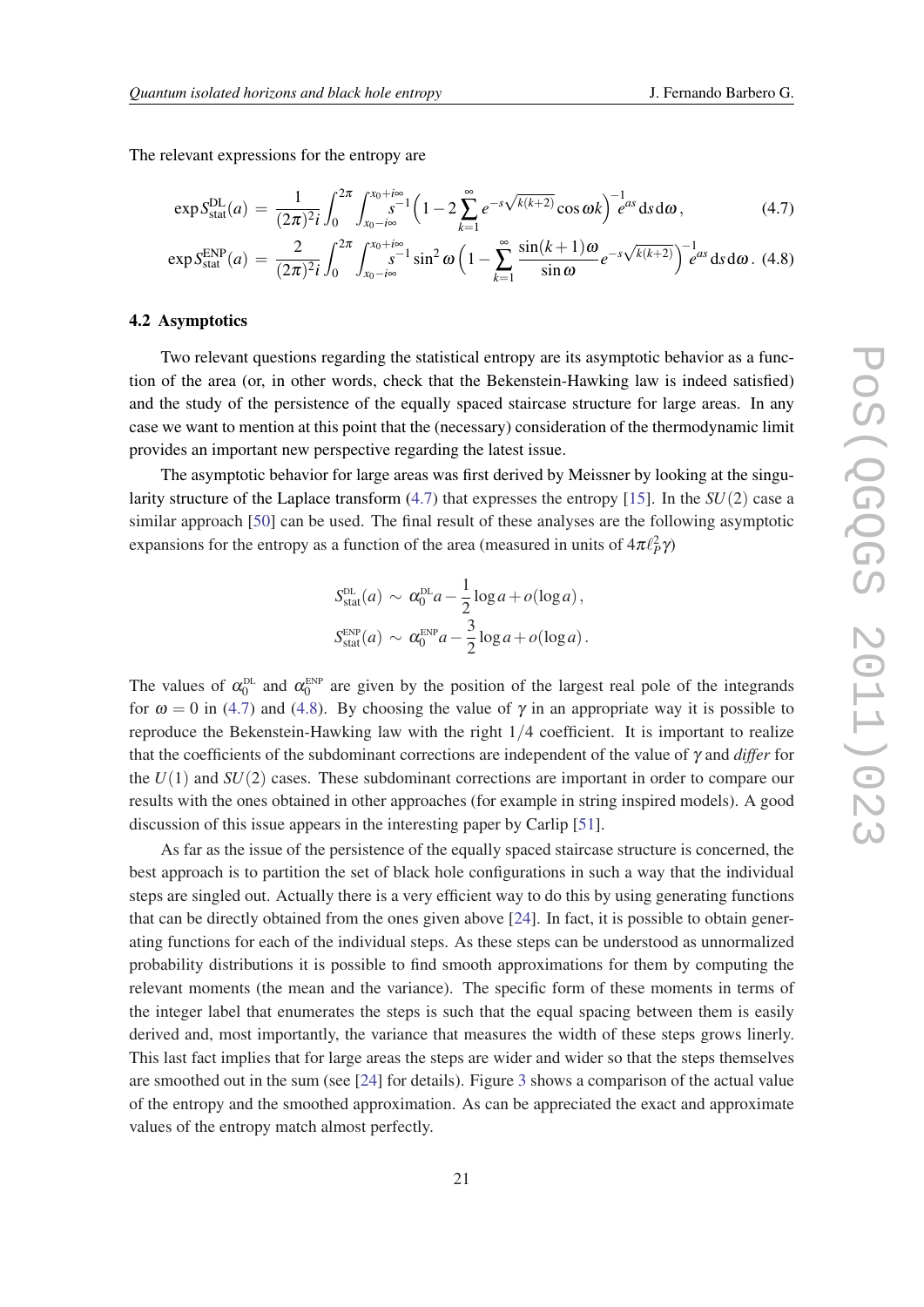<span id="page-21-0"></span>

Figure 3: Plot of the black hole statistical entropy  $S_{stat}^{DL}$  in the  $U(1)$  case for a range of area values between  $a = 14$  and  $a = 18$  (in units of  $4\pi\gamma\ell_P^2$ , where  $\gamma$  is the Immirzi parameter and  $\ell_P$  the Planck length). The red curve shows a smoothed approximation obtained by describing the steps with error functions as discussed in [[23\]](#page-26-0).

#### 4.3 The thermodynamic limit

The necessity to consider the thermodynamic limit can be justified in two opposite looking, but related, ways. If, for example, one studies the statistical entropy as a function of the energy in a standard thermodynamical system it is obvious that it is not a sufficiently well behaved function. In fact, the shape of the graph corresponds to a staircase function whose derivatives are either zero or are not defined at all. As important thermodynamical properties of the system are given by derivatives of the entropy (for example, the temperature) the statistical entropy "in raw form" cannot be used without some kind of smoothing. If instead of looking at S<sub>stat</sub> we consider the partition function, defined as  $\sum_i e^{-\beta E_i}$  (where the energy eigenvalues  $E_i$  must be counted with their multiplicities) we face the opposite problem in the sense that, being an analytic function of  $\beta$ , it cannot be used to study such relevant issues in thermodynamics as phase transitions. The solution to both problems is the same: consider the so called thermodynamic limit in which the size of the system (as measured by some extensive parameter like the number or constituents or the volume) is taken to infinity while keeping the intensive parameters of the system fixed. Deep theorems going back to Griffiths [\[44](#page-27-0)] show that the entropy in this limit has the desired features. It is a smooth function almost everywhere and has the right concavity properties (for reasonable interactions) to guarantee the stability of the system in question. Of course there are many possible and ad hoc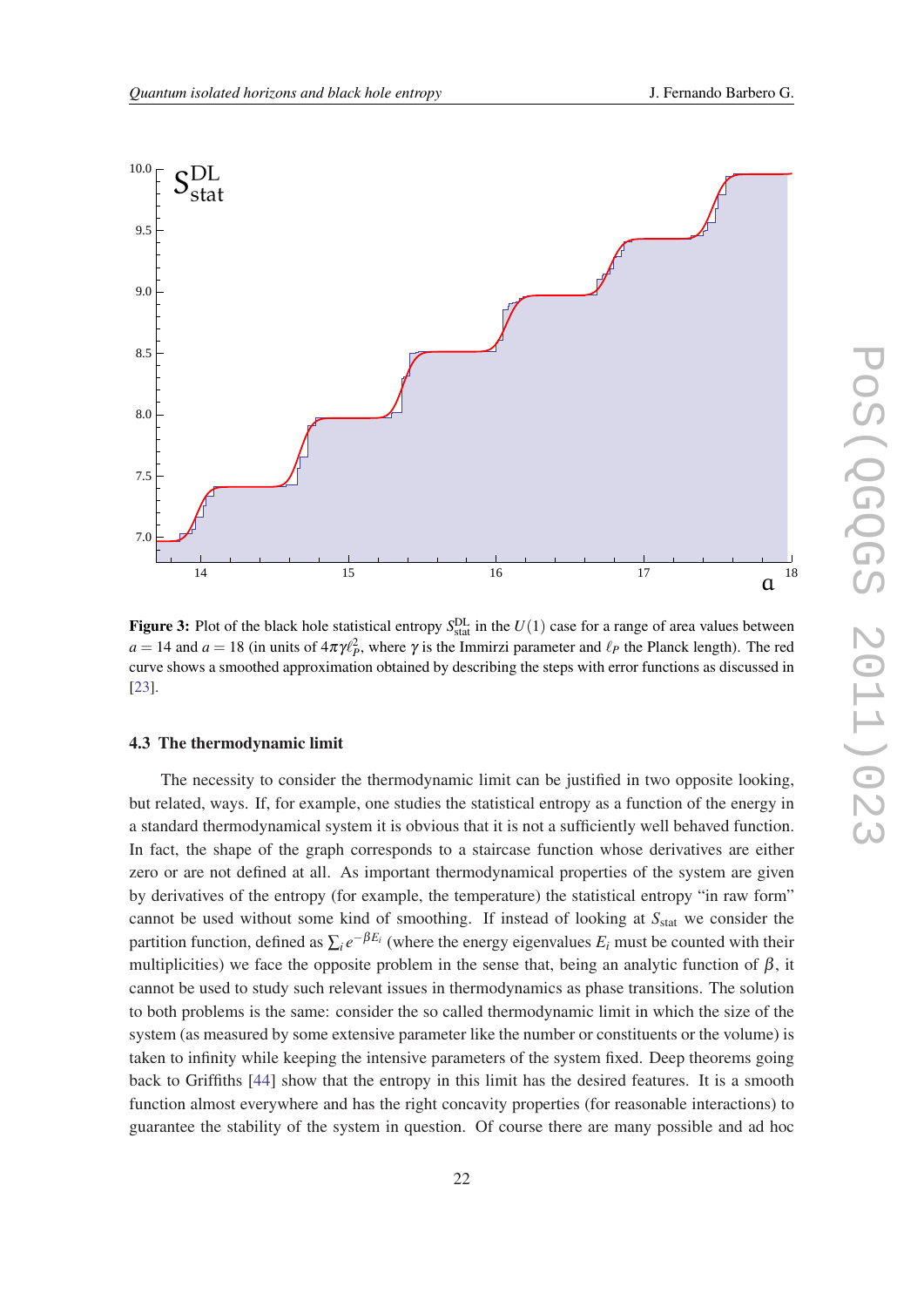ways to smooth out a staircase function. In many elementary texts this is simply done by taking all the variables that appear in concrete expressions of the entropy, including the number of particles, as continuous. However this is hardly a unique prescription and very few general statements can be derived from it.

An important difference in the behavior of the statistical and smoothed entropy can be seen in the subdominant corrections for large energies. This can be seen in illustrative examples such as the Einstein crystal that we briefly discuss now. Let us consider *N distinguishable* noninteracting harmonic oscillators of angular frequency  $\omega$  with ("normal ordered") quantum Hamiltonian

$$
\hat{\mathbf{H}}(N) = \hat{H}_1 + \cdots + \hat{H}_N, \qquad \hat{H}_i = \omega a_i^{\dagger} a_i.
$$

In the microcanonical ensemble, the number of eigenvectors of  $\hat{H}(N)$  with energy E is just the number of (ordered) sequences  $(n_1, \ldots, n_N)$  satisfying  $\sum_{i=1}^N n_i = E/\omega$ . This number can be explicitly written in terms of combinatorial numbers

$$
|\{(n_1,\ldots,n_N):n_i\in\{0\}\cup\mathbb{N},\sum_{i=1}^N n_i=E/\omega\}|=\left\{\begin{array}{cc}0 & \text{if }E/\omega\notin\mathbb{N}\\(N-1+\lfloor E/\omega\rfloor) & \text{if }E/\omega\in\mathbb{N}\\N-1 & \end{array}\right.
$$

Therefore, the number of microstates  $\Omega(E, N)$  in an energy interval [0, E] is given by

$$
S_{\text{stat}}(E,N) = \log \Omega(E,N) = \log \binom{N + \lfloor E/\omega \rfloor}{N}.
$$

To get the thermodynamic limit, let us introduce now the energy per particle  $\varepsilon$  and the entropy per particle  $\sigma_N(\varepsilon)$ ,

$$
\varepsilon := \frac{E}{N}, \qquad \sigma_N(\varepsilon) := \frac{S_{\text{stat}}(N\varepsilon, N)}{N} = \frac{1}{N} \log \binom{N + \lfloor N\varepsilon/\omega \rfloor}{N},
$$

and compute the limit

$$
\sigma(\varepsilon) := \lim_{N \to \infty} \sigma_N(\varepsilon) = \frac{\varepsilon}{\omega} \log \left( 1 + \frac{\omega}{\varepsilon} \right) + \log \left( 1 + \frac{\varepsilon}{\omega} \right).
$$

The function  $\sigma(\varepsilon)$  is the smoothed entropy per particle in the thermodynamic limit. If we have now *N* particles the (extensive) smooth entropy would be

$$
S(E, N) = N\sigma(E/N) = \frac{E}{\omega} \log \left(1 + \frac{N\omega}{E}\right) + N \log \left(1 + \frac{E}{N\omega}\right).
$$

One gets the same result with the canonical ensemble. Figure [4](#page-23-0) shows the statistical entropy for several values of *N* and how they approach the entropy (per particle) in the thermodynamic limit.

We briefly discuss now the thermodynamic limit for black holes. In the LOG framework, where the area ensemble plays a central role, it is possible to work either with the microcanonical or the canonical ensembles. In the present case it is, in fact, simpler to rely on the canonical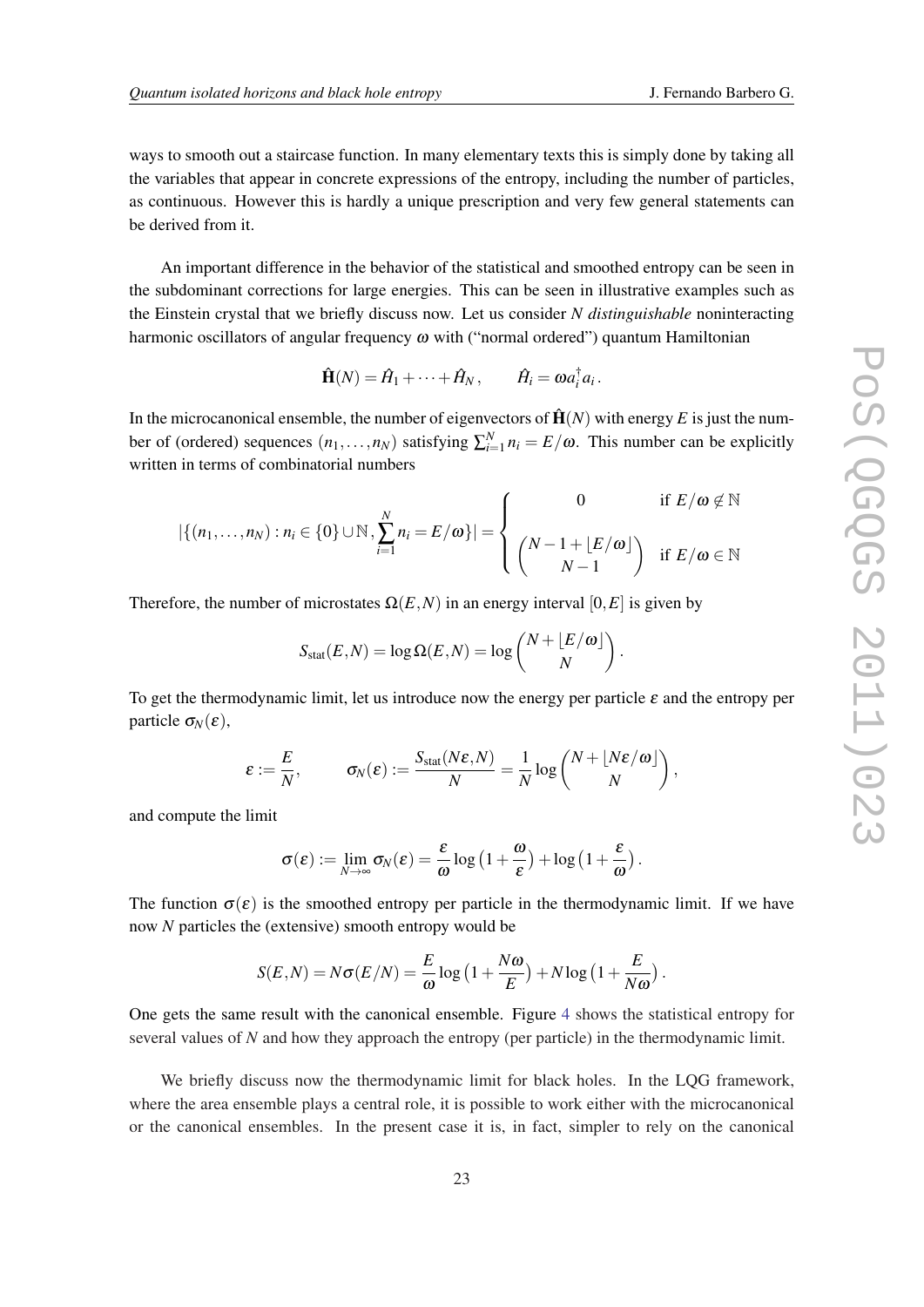<span id="page-23-0"></span>

Figure 4: The plot shows that, independently of the number *N* of harmonic oscillators the statistical entropy is a staircase function whose derivatives are either zero or are not defined at all. However, the entropy in the thermodynamic limit is a smooth, concave, function of the energy with non-trivial derivatives

ensemble because the partition functions can be read off directly from the integral representations as inverse Laplace-Fourier transforms given by ([4.7](#page-20-0)), [\(4.8\)](#page-20-0). These are

$$
Z^{\text{DL}}(\alpha) = \frac{1}{2\pi} \int_0^{2\pi} \frac{d\omega}{1 - 2\sum_{k=1}^{\infty} e^{-\alpha\sqrt{k(k+2)}} \cos \omega k},
$$
  

$$
Z^{\text{EMP}}(\alpha) = \frac{1}{\pi} \int_0^{2\pi} \frac{\sin^2 \omega \, d\omega}{1 - \sum_{k=1}^{\infty} e^{-\alpha\sqrt{k(k+2)}} \sin \left( (k+1)\omega \right) / \sin \omega}.
$$

Once the partition function is known, the "free energy" –obtained by a suitable Legendre transform– can be immediately computed [[24\]](#page-26-0) and used to discuss the asymptotic behavior of the entropy as a function of the area. In particular we find that

$$
S^{\text{DL}}(a) \sim \alpha_0^{\text{DL}} a + \frac{1}{2} \log a + O(1) \quad a \to \infty.
$$
  

$$
S^{\text{EMP}}(a) \sim \alpha_0^{\text{END}} a + O(1), \quad a \to \infty.
$$

In the case of the DL prescription the relevant behaviors are shown in Figure 4. As it can be readily seen the entropy is a concave function of the area as expected from the general theorems mentioned above.

# 5. Final comments

The combination of the black hole model –given by the isolated horizons– with LQG methods provides a definite setting to study quantum black holes. Although there are several proposals to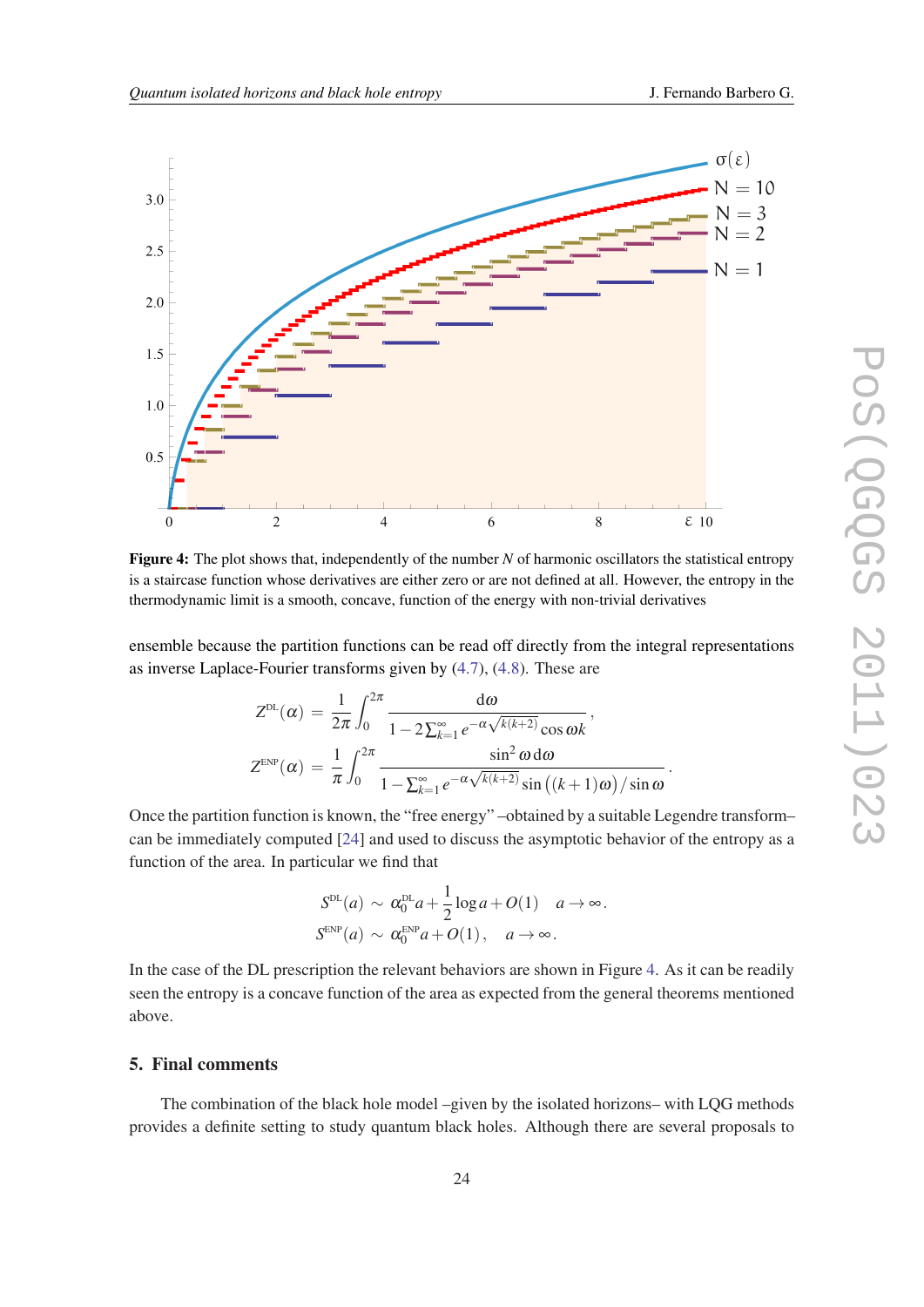



Figure 5: Plot of the black hole entropy in the thermodynamical limit in the *U*(1) case. The entropy (blue, solid curve in the second plot) is a smooth and concave curve, as can be seen in detail in the first plot. The asymptotic approximation (red, dashed curve) describes the behavior of the entropy with good accuracy.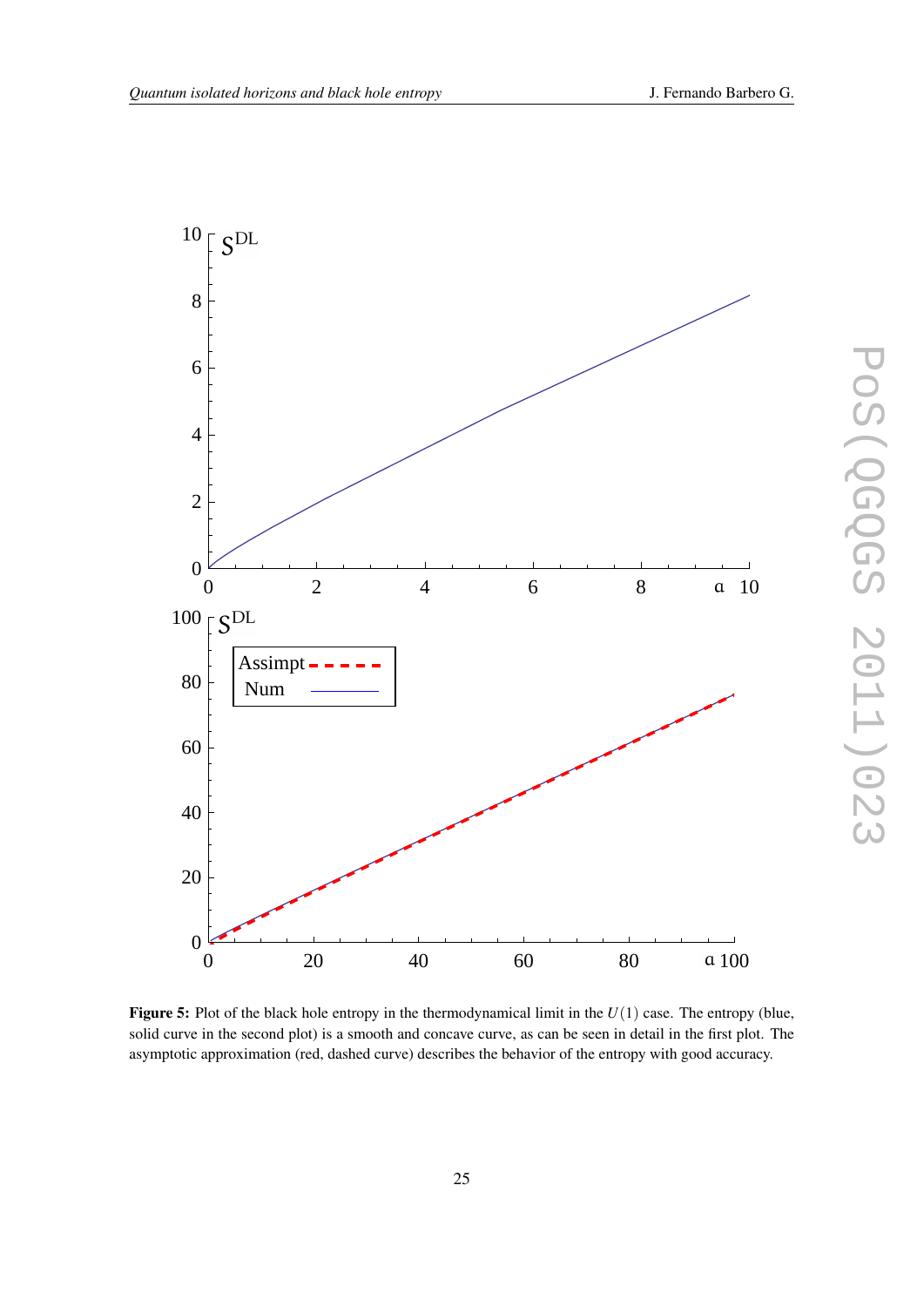<span id="page-25-0"></span>carry out the quantization of these models, there is a robust formalism to study them all and extract the relevant physical information. In particular, the combinatorial problems that must be solved to compute the entropy have been thoroughly investigated and understood. The results obtained in all cases differ in some details (that may be relevant from a physical perspective) but some central predictions are robust, in particular with regard to the Bekenstein-Hawking law.

The most important issue at this point is to take into account the dynamics. This will be necessary to understand, for example, Hawking radiation (for recent work on this subject see [[52\]](#page-27-0), other initial proposals appeared in [\[28](#page-26-0)]). We expect that the methods and ideas explained in the present paper will play an important role in the description of black hole evaporation. A possible setting where it seems possible to advance in this direction is the consideration of the models inspired in the Brown-Kuchař approach to the introduction of an extrinsic time variable. These have been already described within the LQG framework [\[53](#page-27-0), [54](#page-27-0)]. Our expectation is that the general ideas and methods described here will be useful in future developments in the field and may help extract concrete predictions in the realm of black hole physics from loop quantum gravity.

#### Acknowledgments

We want to thank I. Agulló, A. Ashtekar, E. Bianchi, E. F. Borja, A. Corichi, J. Díaz Polo, A. Perez, C. Rovelli, H. Sahlmann, and M. Varadarajan for many helpful discussions. The work has been supported by the Spanish MICINN research grants FIS2009-11893, the Consolider-Ingenio 2010 Program CPAN (CSD2007-00042), the Polish Ministerstwo Nauki i Szkolnictwa Wyzszego ˙ grants N N202 104838 and 182/N-QGG/2008/0, and the ESF networking program QG.

#### References

- [1] A. Strominger and C. Vafa, *Phys. Lett. B* 379 (1996) [99](http://www.sciencedirect.com/science/article/pii/0370269396003450) [arXiv:hep-th/[9601029](http://arxiv.org/abs/hep-th/9601029)].
- [2] G. T. Horowitz and J. Polchinski, *Phys. Rev. D* 55 (1997) [6189](http://link.aps.org/doi/10.1103/PhysRevD.55.6189) [arXiv:hep-th[/9612146](http://arxiv.org/abs/hep-th/9612146)].
- [3] I. Mandal and A. Sen, *Class. Quant. Grav.* 27 (2010) [214003](http://dx.doi.org/10.1088/0264-9381/27/21/214003) [arXiv:[1008.3801](http://arxiv.org/abs/1008.3801) [hep-th]].
- [4] R. M. Wald, *Phys. Rev. D* 48 (1993) [3427](http://link.aps.org/doi/10.1103/PhysRevD.48.R3427) [arXiv:gr-qc/[9307038\]](http://arxiv.org/abs/gr-qc/9307038).
- [5] V. Iyer and R. M. Wald, *Phys. Rev. D* 50 (1994) [846](http://link.aps.org/doi/10.1103/PhysRevD.50.846) [arXiv:gr-qc/[9403028\]](http://arxiv.org/abs/gr-qc/9403028).
- [6] L. Smolin, *J. Math. Phys.* 36 (1995) [6417](http://link.aip.org/link/doi/10.1063/1.531251) [arXiv:gr-qc/[9505028\]](http://arxiv.org/abs/gr-qc/9505028).
- [7] K. V. Krasnov, *Phys. Rev. D* 55 (1997) [3505](http://link.aps.org/doi/10.1103/PhysRevD.55.3505) [arXiv:gr-qc[/9603025](http://arxiv.org/abs/gr-qc/9603025)].
- [8] K. V. Krasnov, *Gen. Rel. Grav.* 30 (1998) [53](http://www.springerlink.com/content/lq752w1170147m0u/) [arXiv:gr-qc/[9605047\]](http://arxiv.org/abs/gr-qc/9605047).
- [9] C. Rovelli, *Phys. Rev. Lett.* 77 (1996) [3288](http://link.aps.org/doi/10.1103/PhysRevLett.77.3288) [arXiv:gr-qc/[9603063\]](http://arxiv.org/abs/gr-qc/9603063).
- [10] C. Rovelli, *Helv. Phys. Acta* 69 (1996) 582 [arXiv:gr-qc[/9608032](http://arxiv.org/abs/gr-qc/9608032)].
- [11] A. Ashtekar, J. C. Baez, A. Corichi, and K. V. Krasnov, *Phys. Rev. Lett.* 80 (1998) [904](http://link.aps.org/doi/10.1103/PhysRevLett.80.904) [arXiv:gr-qc[/9710007](http://arxiv.org/abs/gr-qc/9710007)].
- [12] A. Ashtekar, J. C. Baez, and K. V. Krasnov, *Adv. Theor. Math. Phys.* 4 (2000) 1 [arXiv:gr-qc[/0005126](http://arxiv.org/abs/gr-qc/0005126)].
- [13] A. Ashtekar, A. Corichi, and K. V. Krasnov, *Adv. Theor. Math. Phys.* 3 (2000) 419 [arXiv:gr-qc[/9905089](http://arxiv.org/abs/gr-qc/9905089)].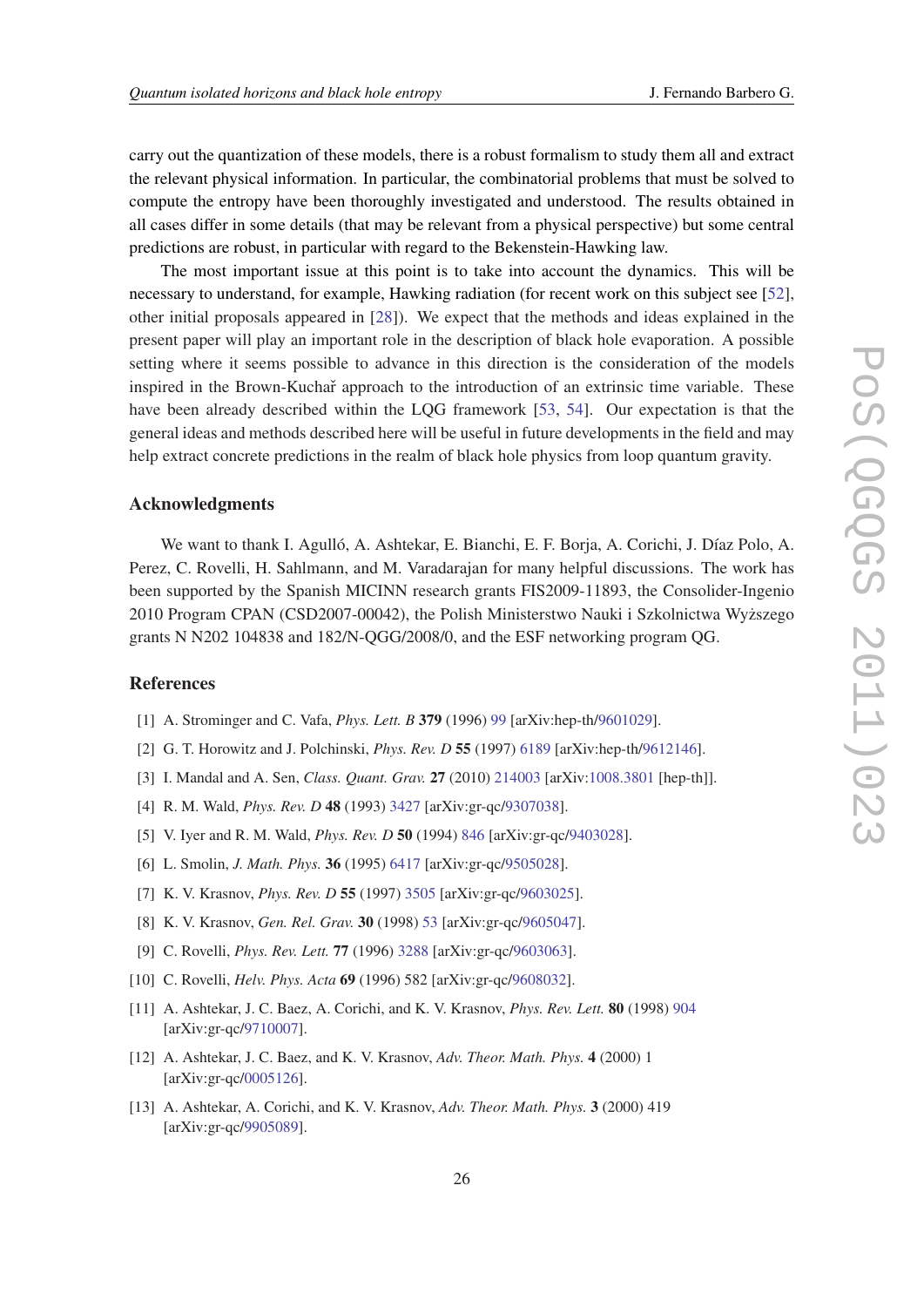- <span id="page-26-0"></span>[14] M. Domagala and J. Lewandowski, *Class. Quant. Grav.* 21 (2004) [5233](http://iopscience.iop.org/0264-9381/21/22/014/) [arXiv:gr-qc[/0407051](http://arxiv.org/abs/gr-qc/0407051)].
- [15] K. A. Meissner, *Class. Quant. Grav.* 21 (2004) [5245](http://iopscience.iop.org/0264-9381/21/22/015/) [arXiv:gr-qc[/0407052](http://arxiv.org/abs/gr-qc/0407052)].
- [16] A. Corichi, E. F. Borja, and J. Diaz-Polo, *Class. Quant. Grav.* 24 (2007) [243](http://iopscience.iop.org/0264-9381/24/1/013/) [arXiv:gr-qc[/0605014\]](http://arxiv.org/abs/gr-qc/0605014).
- [17] A. Corichi, E. F. Borja, and J. Diaz-Polo, *Phys. Rev. Lett.* 98 (2007) [181301](http://link.aps.org/doi/10.1103/PhysRevLett.98.181301) [arXiv:gr-qc[/0609122](http://arxiv.org/abs/gr-qc/0609122)].
- [18] H. Sahlmann, *Class. Quant. Grav.* 25 (2008) [055004](http://dx.doi.org/10.1088/0264-9381/25/5/055004) [arXiv[:0709.0076](http://arxiv.org/abs/0709.0076) [gr-qc]].
- [19] H. Sahlmann, *Phys. Rev. D* 76 (2007) [104050](http://link.aps.org/doi/10.1103/PhysRevD.76.104050) [arXiv:[0709.2433](http://arxiv.org/abs/0709.2433) [gr-qc]].
- [20] I. Agullo, J. F. Barbero G., E. F. Borja, J. Diaz-Polo, and E. J. S. Villaseñor, *Phys. Rev. Lett.* 100 (2008) [211301](http://link.aps.org/doi/10.1103/PhysRevLett.100.211301) [arXiv[:0802.4077](http://arxiv.org/abs/0802.4077) [gr-qc]].
- [21] J. F. Barbero G. and E. J. S. Villaseñor, *Phys. Rev. D* 77 (2008) [121502](http://link.aps.org/doi/10.1103/PhysRevD.77.121502) [arXiv:[0804.4784](http://arxiv.org/abs/0804.4784) [gr-qc]].
- [22] I. Agullo, J. F. Barbero G., E. F. Borja, J. Diaz-Polo, and E. J. S. Villaseñor, *Phys. Rev. D* 82 (2010) [084029](http://link.aps.org/doi/10.1103/PhysRevD.82.084029) [arXiv[:1101.3660](http://arxiv.org/abs/1101.3660) [gr-qc]].
- [23] J. F. Barbero G. and E. J. S. Villaseñor, *Phys. Rev. D* 83 (2011) [104013](http://link.aps.org/doi/10.1103/PhysRevD.83.104013) [arXiv:[1101.3662](http://arxiv.org/abs/1101.3662) [gr-qc]].
- [24] J. F. Barbero G. and E. J. S. Villaseñor, *Class. Quant. Grav.* 28 (2011) [215014](http://iopscience.iop.org/0264-9381/28/21/215014/) [arXiv[:1106.3179](http://arxiv.org/abs/1106.3179)  $\lceil \text{gr-qc} \rceil$ ].
- [25] J. Engle, K. Noui, and A. Perez, *Phys. Rev. Lett.* 105 (2010) [031302](http://link.aps.org/doi/10.1103/PhysRevLett.105.031302) [arXiv:[0905.3168](http://arxiv.org/abs/0905.3168) [gr-qc]].
- [26] J. Engle, K. Noui, and A. Perez, *Phys. Rev. D* 82 (2010) [044050](http://link.aps.org/doi/10.1103/PhysRevD.82.044050) [arXiv[:1006.0634](http://arxiv.org/abs/1006.0634) [gr-qc]].
- [27] J. Engle, K. Noui, A. Perez, and D. Pranzetti, *JHEP* 1105 (2011) [016](http://www.springerlink.com/content/g48jnn447636889v/) [arXiv:[1103.2723](http://arxiv.org/abs/1103.2723) [gr-qc]].
- [28] K. Krasnov, *Class. Quant. Grav.* 16 (1999) [563](http://dx.doi.org/10.1088/0264-9381/16/2/018) [arXiv:gr-qc[/9710006\]](http://arxiv.org/abs/gr-qc/9710006).
- [29] R. K. Kaul and P. Majumdar, *Phys. Lett.* B439 (1998) [267](http://dx.doi.org/10.1016/S0370-2693(98)01030-2) [arXiv:gr-qc/[9801080\]](http://arxiv.org/abs/gr-qc/9801080).
- [30] R. K. Kaul and P. Majumdar, *Phys. Rev. Lett.* 84 (2000) [5255](http://link.aps.org/doi/10.1103/PhysRevLett.84.5255) [arXiv:gr-qc[/0002040](http://arxiv.org/abs/gr-qc/0002040)].
- [31] D. N. Kupeli, *Geometriae Dedicata* 23 (1987) [33.](http://dx.doi.org/10.1007/BF00147389)
- [32] A. Ashtekar, S. Fairhurst, and B. Krishnan, *Phys. Rev. D* 62 (2000) [104025](http://link.aps.org/doi/10.1103/PhysRevD.62.104025) [arXiv:gr-qc[/0005083](http://arxiv.org/abs/gr-qc/0005083)].
- [33] R. M. Wald, *General Relativity*, Chicago University Press, (1984).
- [34] J. Lewandowski and T. Pawłowski, *Clas. Quant. Grav.* 20 (2003) [587](http://dx.doi.org/10.1088/0264-9381/20/4/303) [arXiv:gr-qc[/0208032\]](http://arxiv.org/abs/gr-qc/0208032).
- [35] J. Lewandowski and T. Pawłowski, *Clas. Quant. Grav.* 22 (2005) [1573](http://dx.doi.org/10.1088/0264-9381/22/9/007) [arXiv:gr-qc[/0410146\]](http://arxiv.org/abs/gr-qc/0410146).
- [36] M. Korzynski, J. Lewandowski, and T. Pawłowski, ´ *Clas. Quant. Grav.* 22 (2005) [2001](http://dx.doi.org/10.1088/0264-9381/22/11/006) [arXiv:gr-qc[/0412108](http://arxiv.org/abs/gr-qc/0412108)].
- [37] J. Lewandowski and T. Pawłowski, *Clas. Quant. Grav.* 23 (2006) [6031](http://dx.doi.org/10.1088/0264-9381/23/20/022) [arXiv:gr-qc[/0605026\]](http://arxiv.org/abs/gr-qc/0605026).
- [38] A. Ashtekar, C. Beetle, and S. Fairhurst, *Class. Quant. Grav.* 16 (1999) [L1](http://dx.doi.org/10.1088/0264-9381/16/2/027) [arXiv:gr-qc[/9812065\]](http://arxiv.org/abs/gr-qc/9812065).
- [39] A. Ashtekar, C. Beetle, and J. Lewandowski, *Phys.Rev.* D64 (2001) [044016](http://link.aps.org/doi/10.1103/PhysRevD.64.044016) [arXiv:gr-qc[/0103026](http://arxiv.org/abs/gr-qc/0103026)].
- [40] A. Ashtekar, J. Engle, and C. Van Den Broeck, *Class. Quant. Grav.* 22 (2005) [L27](http://dx.doi.org/10.1088/0264-9381/22/4/L02) [arXiv:gr-qc[/0412003](http://arxiv.org/abs/gr-qc/0412003)].
- [41] C. Beetle, and J. Engle, *Class. Quant. Grav.* 27 (2010) [235024](http://dx.doi.org/10.1088/0264-9381/27/23/235024) [arXiv[:1007.2768\[](http://arxiv.org/abs/1007.2768)gr-qc]].
- [42] R. Basu, R. K. Kaul, and P. Majumdar, *Phys. Rev. D* 82 (2010) [024007](http://link.aps.org/doi/10.1103/PhysRevD.82.024007) [arXiv:[0907.0846](http://xxx.unizar.es/abs/0907.0846) [gr-qc]].
- [43] J. F. Barbero G., J. Lewandowski, and E. J. S. Villaseñor, *Phys. Rev. D* 80 (2009) [044016](http://link.aps.org/doi/10.1103/PhysRevD.80.044016) [arXiv:[0905.3465](http://arxiv.org/abs/0905.3465) [gr-qc]].